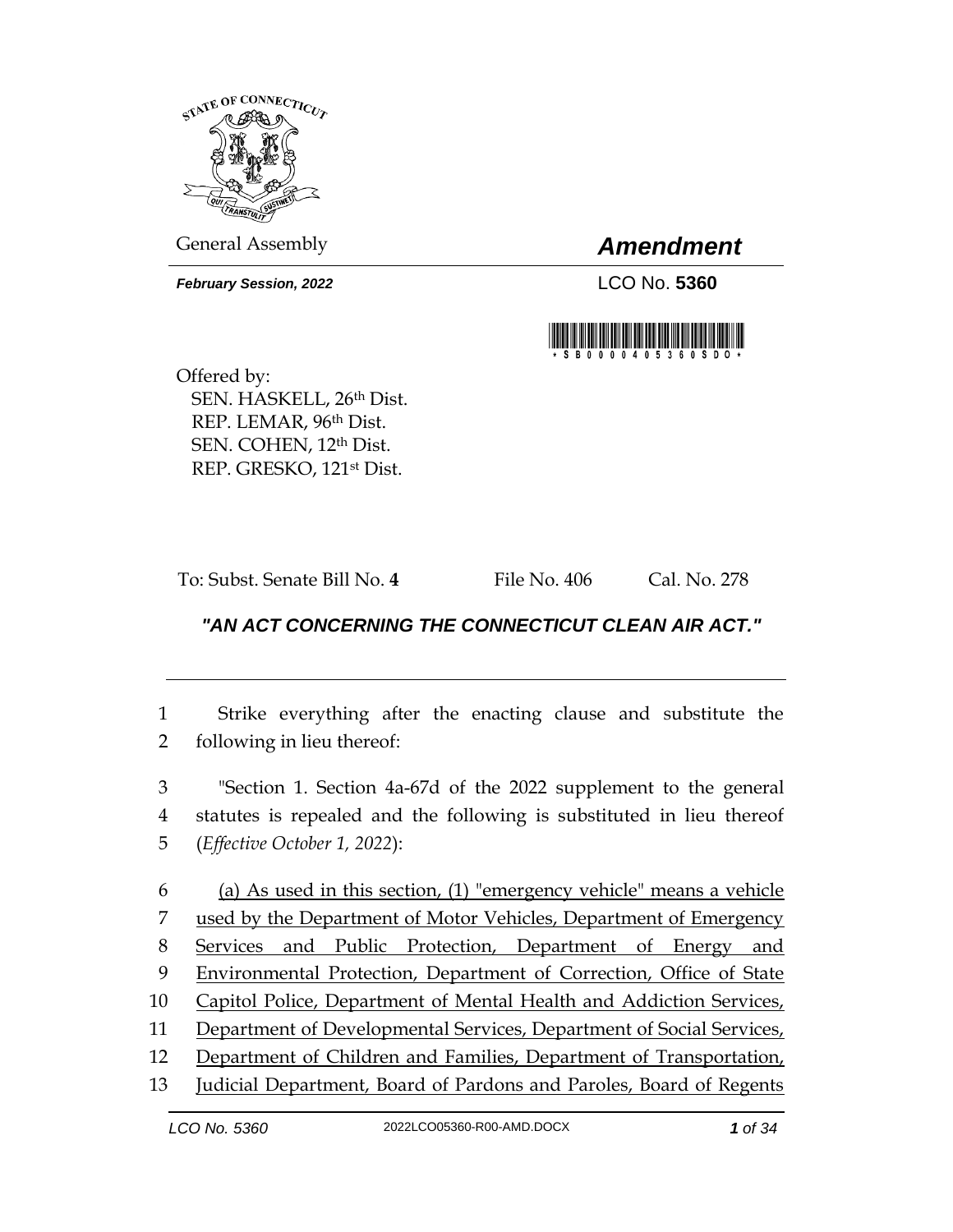for Higher Education, The University of Connecticut or The University of Connecticut Health Center for law enforcement or emergency response purposes, (2) "hybrid" means a passenger car that draws acceleration energy from two on-board sources of stored energy that consists of either an internal combustion or heat engine which uses 19 combustible fuel and a rechargeable energy storage system and, for any 20 passenger car or light duty truck with a model year of 2004 or newer, that is certified to meet or exceed the California Air Resources Board's LEV (Low Emission Vehicle) II LEV Standard, (3) "zero-emission bus" 23 means any urban bus certified by the executive officer of the California 24 Air Resources Board to produce zero emissions of any criteria pollutant 25 under all operational modes and conditions, (4) "battery electric vehicle" 26 and "fuel cell electric vehicle" have the same meanings as provided in section 16-19eee, and (5) "camp trailer" has the same meaning as provided in section 14-1.

 **[**(a)**]** (b) The fleet average for cars or light duty trucks purchased by the state shall: (1) On and after October 1, 2001, have a United States Environmental Protection Agency estimated highway gasoline mileage rating of at least thirty-five miles per gallon and on and after January 1, 2003, have a United States Environmental Protection Agency estimated highway gasoline mileage rating of at least forty miles per gallon, (2) comply with the requirements set forth in 10 CFR 490 concerning the percentage of alternative-fueled vehicles required in the state motor vehicle fleet, and (3) obtain the best achievable mileage per pound of carbon dioxide emitted in its class. The alternative-fueled vehicles purchased by the state to comply with said requirements shall be capable of operating on natural gas or electricity or any other system acceptable to the United States Department of Energy that operates on fuel that is available in the state.

 **[**(b)**]** (c) Notwithstanding any other provisions of this section, (1) on and after January 1, 2008: (A) At least fifty per cent of all cars and light duty trucks purchased or leased by the state shall be alternative-fueled, hybrid electric or plug-in electric vehicles, (B) all alternative-fueled vehicles purchased or leased by the state shall be certified to the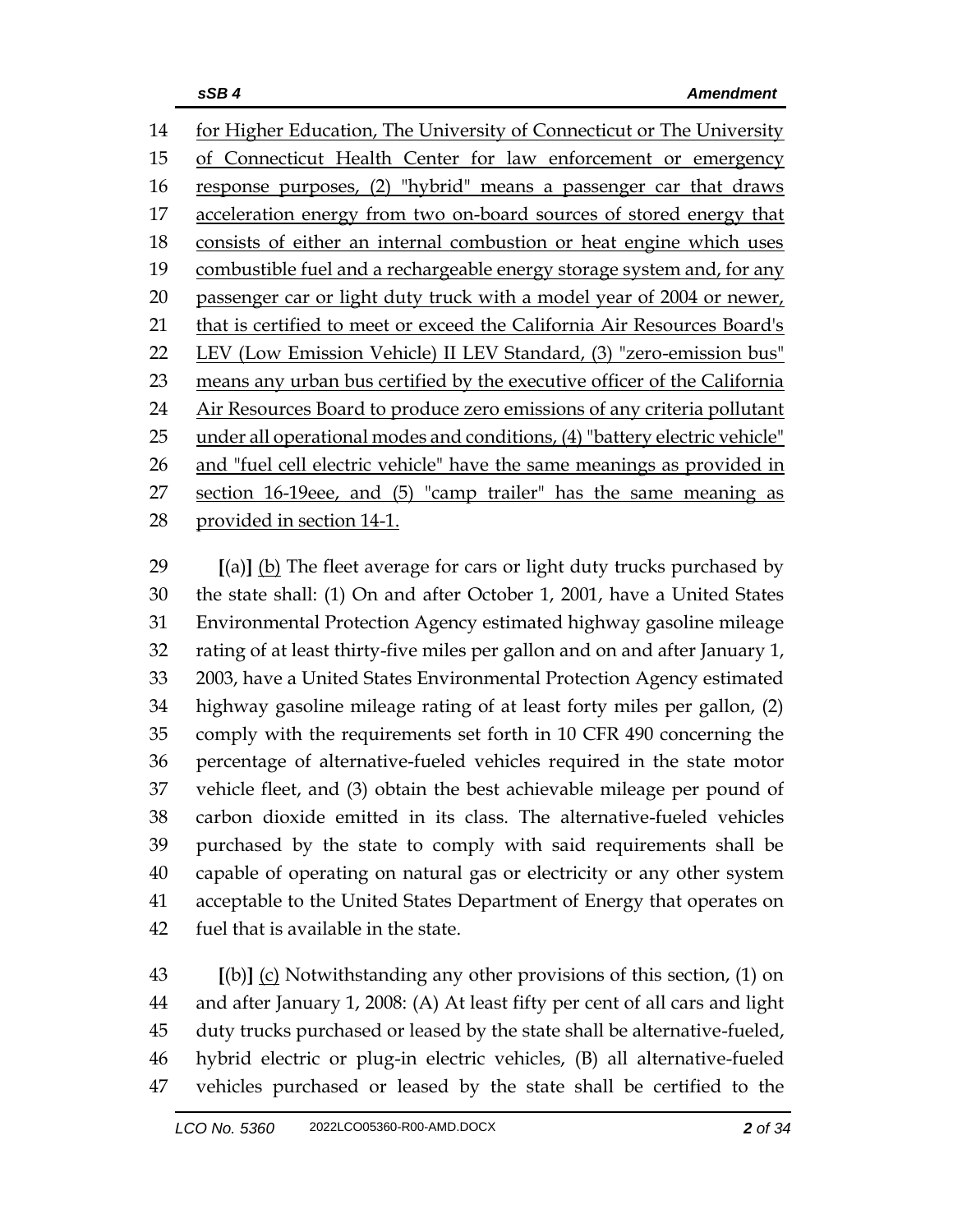| 48 | California Air Resources Board's Low Emission Vehicle II Ultra Low                                                                           |
|----|----------------------------------------------------------------------------------------------------------------------------------------------|
| 49 | Emission Vehicle Standard, and (C) all gasoline-powered light duty and                                                                       |
| 50 | hybrid vehicles purchased or leased by the state shall, at a minimum, be                                                                     |
| 51 | certified to the California Air Resource Board's Low Emission Vehicle II                                                                     |
| 52 | Ultra Low Emission Vehicle Standard, (2) on and after January 1, 2012,                                                                       |
| 53 | one hundred per cent of such cars and light duty trucks shall be                                                                             |
| 54 | alternative-fueled, hybrid electric or plug-in electric vehicles, [and] (3)                                                                  |
| 55 | on and after January 1, [2030, at least fifty per cent of such cars and light                                                                |
| 56 | duty trucks shall be zero-emission vehicles] 2026, at least fifty per cent                                                                   |
| 57 | of such cars and light duty trucks shall be battery electric vehicles, (4)                                                                   |
| 58 | on and after January 1, 2028, at least seventy-five per cent of such cars                                                                    |
| 59 | and light duty trucks shall be battery electric vehicles, and (5) on and                                                                     |
| 60 | after January 1, 2030, one hundred per cent of such cars and light duty                                                                      |
| 61 | trucks shall be battery electric vehicles.                                                                                                   |
|    |                                                                                                                                              |
| 62 | $[(c)]$ (d) (1) On and after January 1, 2030, at least thirty per cent of all                                                                |
| 63 | buses purchased or leased by the state shall be zero-emission buses.                                                                         |
| 64 | (2) On and after January 1, 2024, the state shall cease to procure,                                                                          |
| 65 | purchase or lease any diesel-fueled transit bus.                                                                                             |
|    |                                                                                                                                              |
| 66 | [(d)] <u>(e)</u> The provisions of subsections [(a)] <u>(b)</u> to [(c)] $\underline{d}$ <i>)</i> , inclusive,                               |
| 67 | of this section shall not apply to any $(1)$ emergency vehicle, $(2)$ sport                                                                  |
| 68 | utility vehicle, (3) bus or van that transports individuals in wheelchairs,                                                                  |
| 69 | (4) specialty upfitted motor vehicle, or (5) camp trailer.                                                                                   |
| 70 | $[$ (e) As used in this section, $(1)$ "emergency vehicle" means a vehicle                                                                   |
| 71 | used by the Department of Motor Vehicles, Department of Emergency                                                                            |
| 72 | and Public Protection, Department of Energy<br><b>Services</b><br>and                                                                        |
| 73 | Environmental Protection, Department of Correction, Office of State                                                                          |
| 74 | Capitol Police, Department of Mental Health and Addiction Services,                                                                          |
| 75 | Department of Developmental Services, Department of Social Services,                                                                         |
| 76 | Department of Children and Families, Department of Transportation,                                                                           |
| 77 |                                                                                                                                              |
|    |                                                                                                                                              |
| 78 | Judicial Department, Board of Pardons and Paroles, Board of Regents<br>for Higher Education, The University of Connecticut or The University |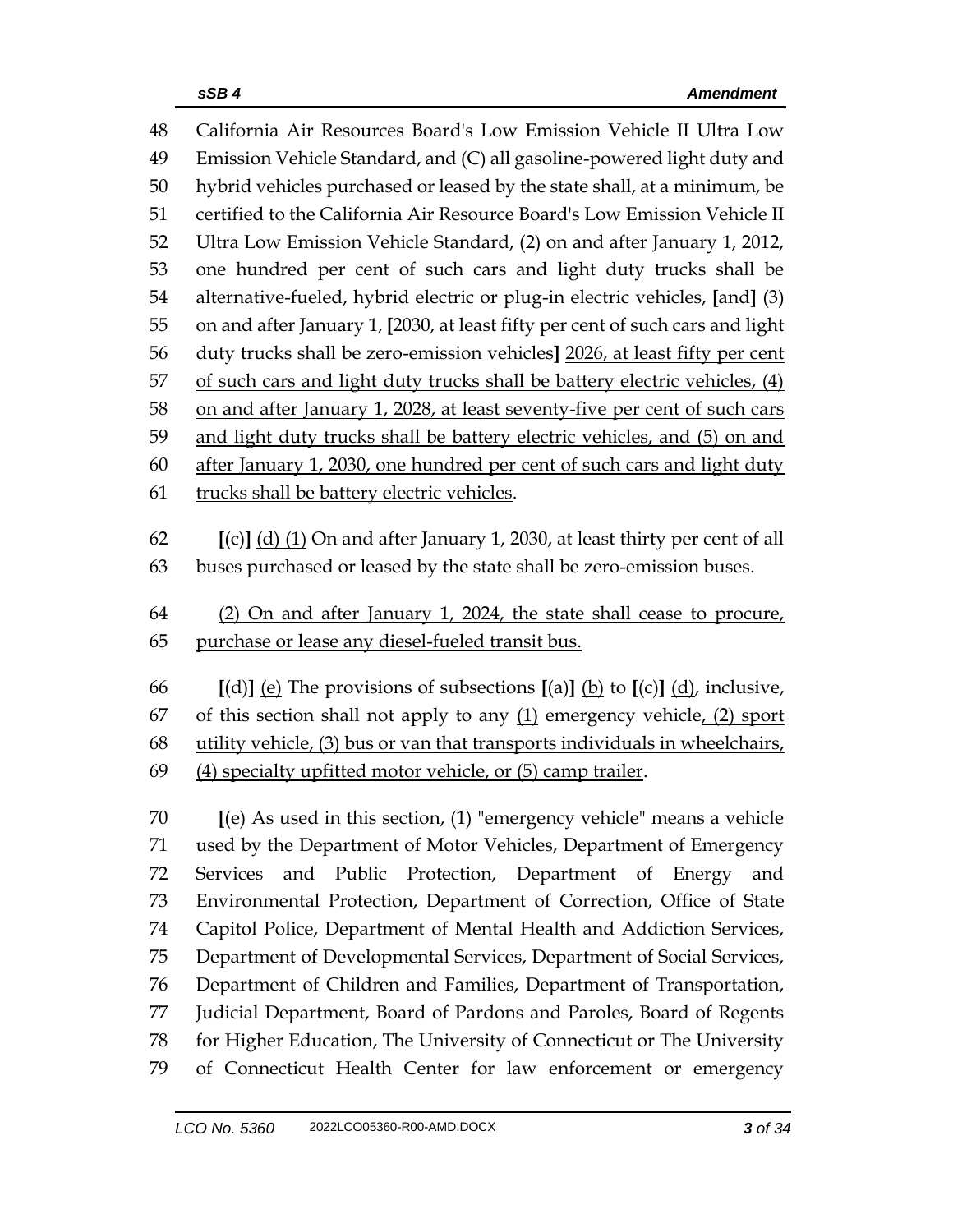response purposes, (2) "hybrid" means a passenger car that draws acceleration energy from two on-board sources of stored energy that consists of either an internal combustion or heat engine which uses combustible fuel and a rechargeable energy storage system, and, for any passenger car or light duty truck with a model year of 2004 or newer, that is certified to meet or exceed the California Air Resources Board's LEV (Low Emission Vehicle) II LEV Standard, (3) "zero-emission vehicle" means a battery electric vehicle, hybrid electric vehicle, range- extended electric vehicle and any vehicle that is certified by the executive officer of the California Air Resources Board to produce zero emissions of any criteria pollutant under all operational modes and conditions, and (4) "zero-emission bus" means any urban bus certified by the executive officer of the California Air Resources Board to produce zero emissions of any criteria pollutant under all operational modes and conditions.**]**

 (f) In performing the requirements of this section, the Commissioners of Administrative Services, Energy and Environmental Protection and Transportation shall, whenever possible, consider the use of and impact on Connecticut-based companies.

 (g) The Commissioner of Administrative Services, in consultation 100 with the Commissioner of Transportation, shall  $(1)$  study the feasibility of creating a competitive bid process for the aggregate procurement of **[**zero-emission**]** light, medium and heavy duty battery electric vehicles, fuel cell electric vehicles and zero-emission buses, **[**and**]** (2) determine whether such aggregate procurement would achieve a cost savings on the purchase of such vehicles and buses and related administrative costs, (3) develop a plan to implement zero-emission buses state-wide, and (4) identify any barriers to such implementation. On or before January 1, **[**2020**]** 2024, the Commissioner of Administrative Services shall **[**report**]** submit, in accordance with the provisions of section 11-4a, **[**on**]** a report on the results of such study and a copy of the 111 implementation plan to the joint standing committees of the General Assembly having cognizance of matters relating to government administration and transportation. The Commissioner of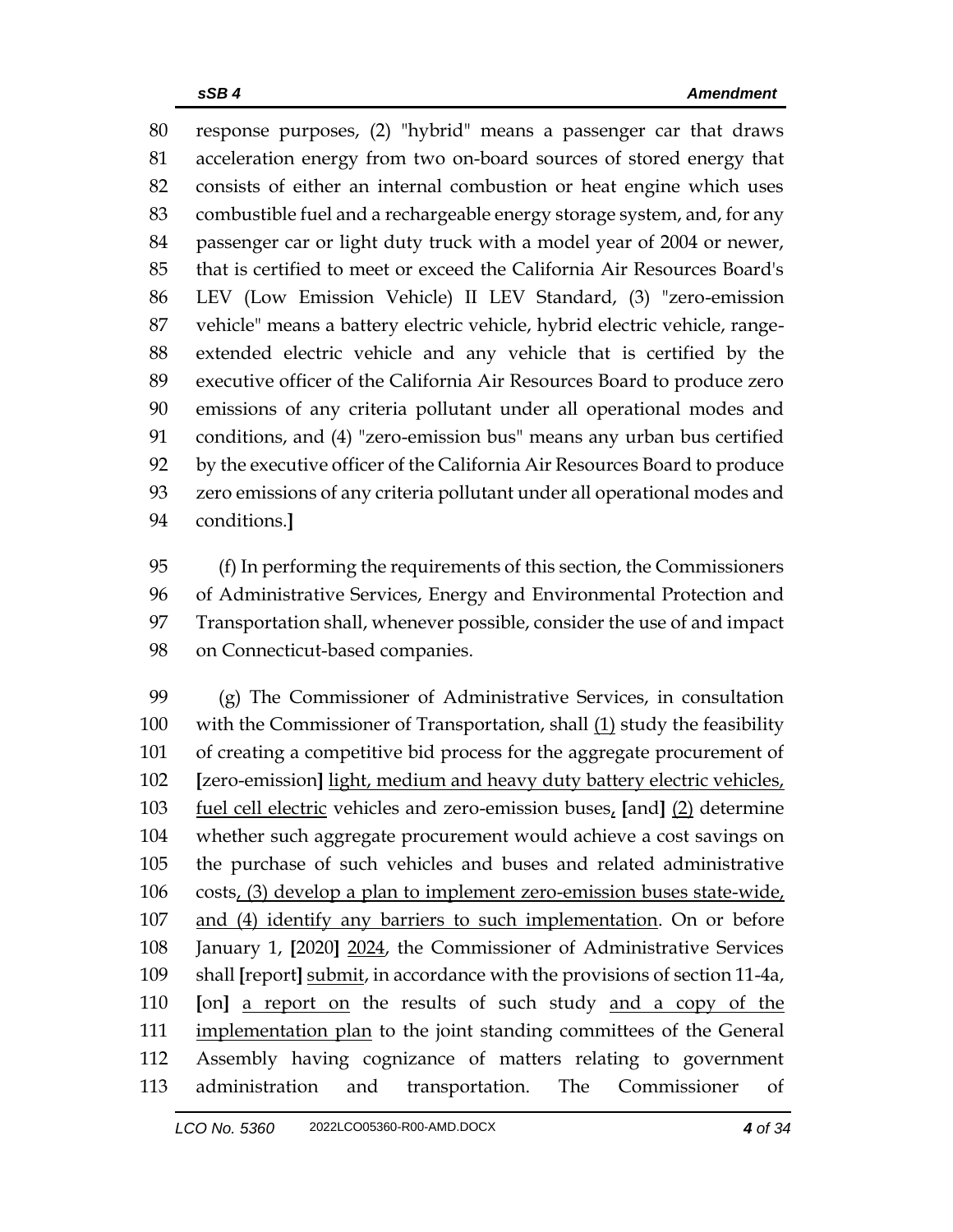|     | sSB4<br><b>Amendment</b>                                                        |  |  |
|-----|---------------------------------------------------------------------------------|--|--|
| 114 | Administrative Services may proceed with such aggregate procurement             |  |  |
| 115 | if the commissioner determines such aggregate procurement would                 |  |  |
| 116 | achieve a cost savings.                                                         |  |  |
| 117 | (h) The Commissioner of Administrative Services shall consider the              |  |  |
| 118 | lower costs associated with the maintenance of a battery electric vehicle       |  |  |
| 119 | when establishing the amount to lease such battery electric vehicle to          |  |  |
| 120 | another state agency.                                                           |  |  |
| 121 | (i) Not later than January 1, 2026, and annually thereafter, if the fleet       |  |  |
| 122 | average for cars or light duty trucks purchased by the state does not           |  |  |
| 123 | meet the requirements of subsection (c) of this section, the commissioner       |  |  |
| 124 | shall submit, in accordance with the provisions of section 11-4a, a report      |  |  |
| 125 | to the joint standing committees of the General Assembly having                 |  |  |
| 126 | cognizance of matters relating to government administration,                    |  |  |
| 127 | transportation and the environment. Such report shall (1) explain why           |  |  |
| 128 | such requirements were not met, and (2) propose an alternative                  |  |  |
| 129 | schedule to meet such requirements after considering available                  |  |  |
| 130 | appropriations and the market conditions for battery electric vehicles          |  |  |
| 131 | and the associated charging infrastructure for battery electric vehicles.       |  |  |
| 132 | Sec. 2. (NEW) ( <i>Effective October 1, 2022</i> ) (a) As used in this section: |  |  |
| 133 | (1) "Association of unit owners", "board of directors", "common                 |  |  |
| 134 | elements", "condominium instruments", "limited common elements",                |  |  |
| 135 | "unit" and "unit owner" have the same meanings as provided in section           |  |  |
| 136 | 47-68a of the general statutes;                                                 |  |  |
| 137 | (2) "Electric vehicle charging station" has the same meaning as                 |  |  |
| 138 | provided in section 16-19f of the general statutes; and                         |  |  |
| 139 | (3) "Reasonable restrictions" means a restriction that does not                 |  |  |
| 140 | significantly increase the cost of the electric vehicle charging station or     |  |  |
| 141 | significantly decrease its efficiency or specified performance.                 |  |  |
| 142 | (b) On and after October 1, 2022, any provision of the condominium              |  |  |
| 143 | instruments that either prohibits or unreasonably restricts the                 |  |  |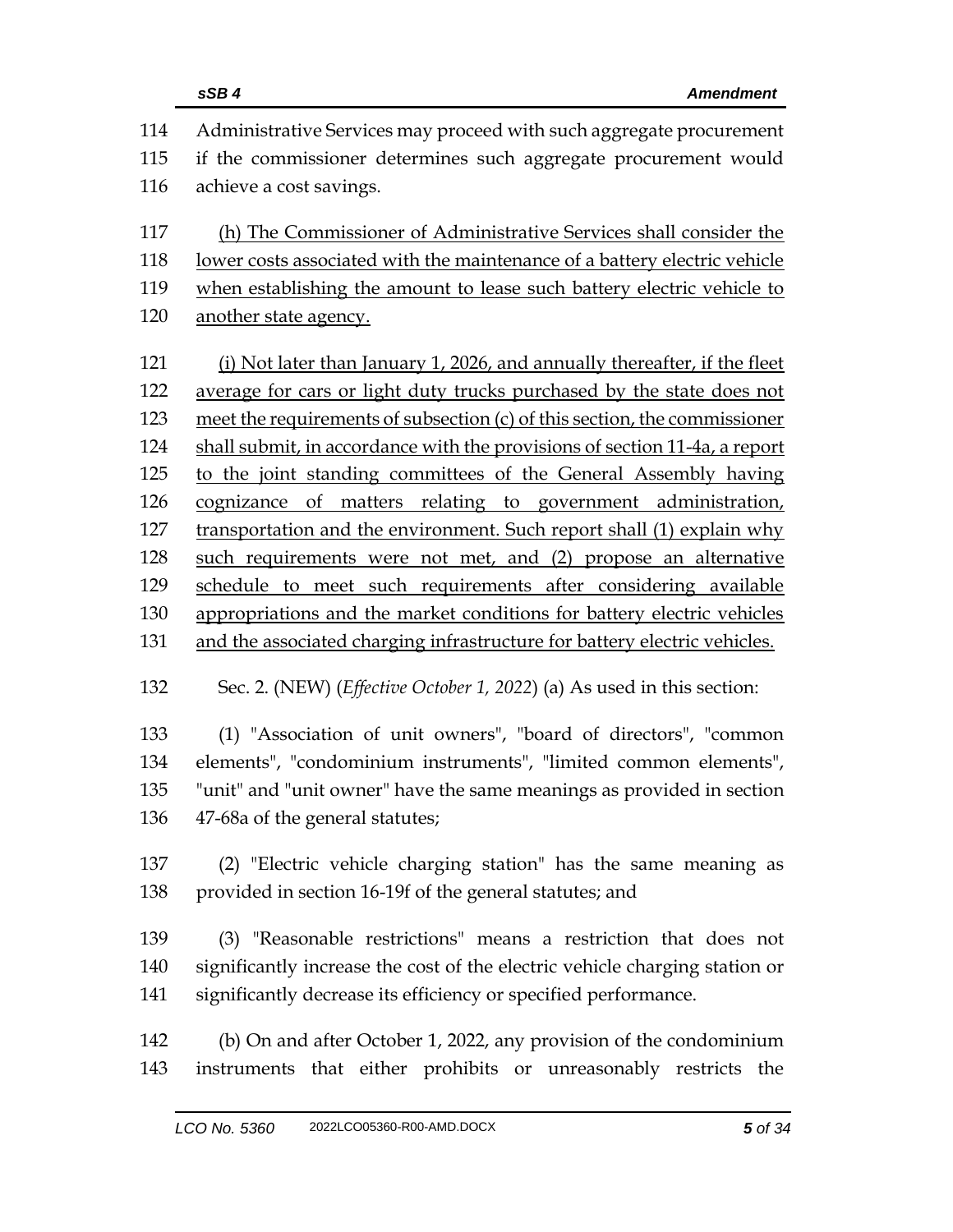installation or use of an electric vehicle charging station in a unit parking space or limited common element parking space, or is otherwise in conflict with the provisions of this section, shall be void and unenforceable.

 (c) An electric vehicle charging station installed pursuant to this section shall meet all applicable health and safety standards and requirements under any state or federal law or municipal ordinance.

 (d) A unit owner may submit an application to the board of directors to install an electric vehicle charging station in a unit parking space, or in a limited common element parking space with the written approval of the unit owner of each unit to which use of the limited common element parking space is reserved. The board of directors shall acknowledge, in writing, the receipt of any such application not later than thirty days after such receipt, and process such application in the same manner as an application for an addition, alteration or improvement pursuant to the declaration, as described in section 47-70 of the general statutes. The approval or denial of such application shall be in writing and shall be issued not later than sixty days after the date of receipt of such application. If an application is not denied in writing within such sixty-day period, the application shall be deemed approved, unless the board of directors reasonably requests additional information not later than sixty days from the date of receipt of such application.

 (e) If a unit owner seeks to install an electric vehicle charging station in a unit parking space or limited common element parking space, the following provisions shall apply:

 (1) The unit owner shall obtain approval from the board of directors to install the electric vehicle charging station and the board of directors shall approve the installation if the owner agrees in writing to: (A) Comply with the provisions of the declaration regarding an addition, alteration or improvement; (B) engage a licensed and insured contractor to install the electric vehicle charging station; (C) provide a certificate of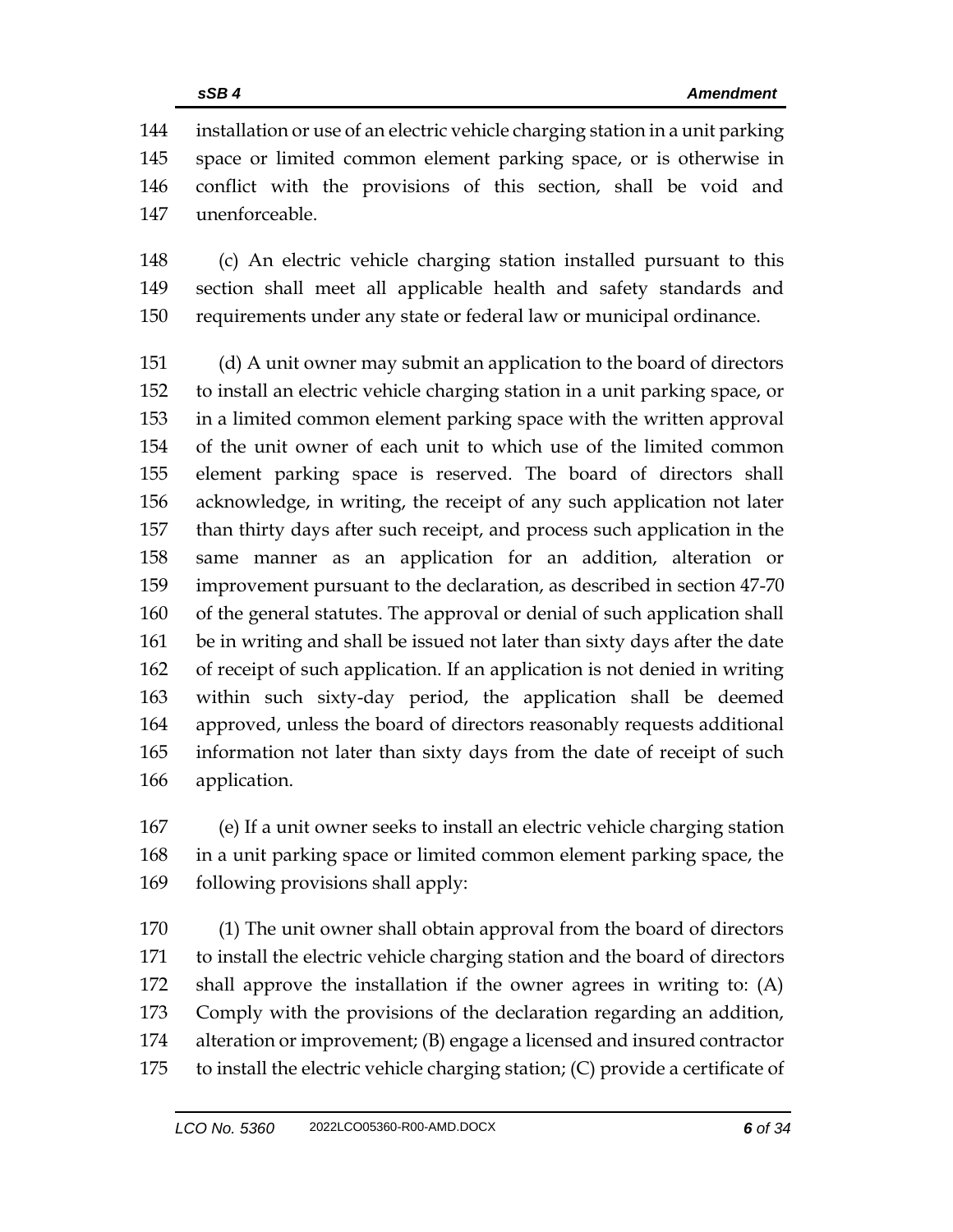insurance, within fourteen days of approval, that demonstrates insurance coverage in amounts deemed sufficient by the board of directors; (D) pay for the costs associated with the installation of the electric vehicle charging station, including, but not limited to, increased master policy premiums, attorney's fees incurred by the association of unit owners, engineering fees, professional fees, permit fees and applicable zoning compliance costs; and (E) pay the electricity usage costs associated with the electric vehicle charging station.

 (2) The unit owner, and each successive owner, of the electric vehicle charging station shall be responsible for: (A) The costs for damage to the electric vehicle charging station, common elements or units resulting from the installation, use, maintenance, repair, removal or replacement of the electric vehicle charging station; (B) the costs for the maintenance, repair and replacement of the electric vehicle charging station until it has been removed; (C) the costs for the restoration of the physical space where the electric vehicle charging station was installed after it is removed; (D) the costs of electricity associated with the electric vehicle charging station; (E) the common expenses as a result of uninsured losses pursuant to any master insurance policy held by the association of unit owners; and (F) making disclosures to prospective buyers regarding (i) the existence of the electric vehicle charging station, (ii) the associated responsibilities of the unit owner under this section, and (iii) the requirement that the purchaser accepts the electric vehicle charging station unless it is removed prior to the transfer of the unit.

 (3) A unit owner shall not be required to maintain a liability coverage policy for an existing National Electrical Manufacturers Association standard alternating current power plug.

 (f) An association of unit owners may (1) install an electric vehicle charging station in the common elements for the use of all unit owners and develop appropriate rules for such use, (2) create a new parking space where one did not previously exist to facilitate the installation of an electric vehicle charging station, (3) require the unit owner to remove the electric vehicle charging station prior to the unit owner's sale of the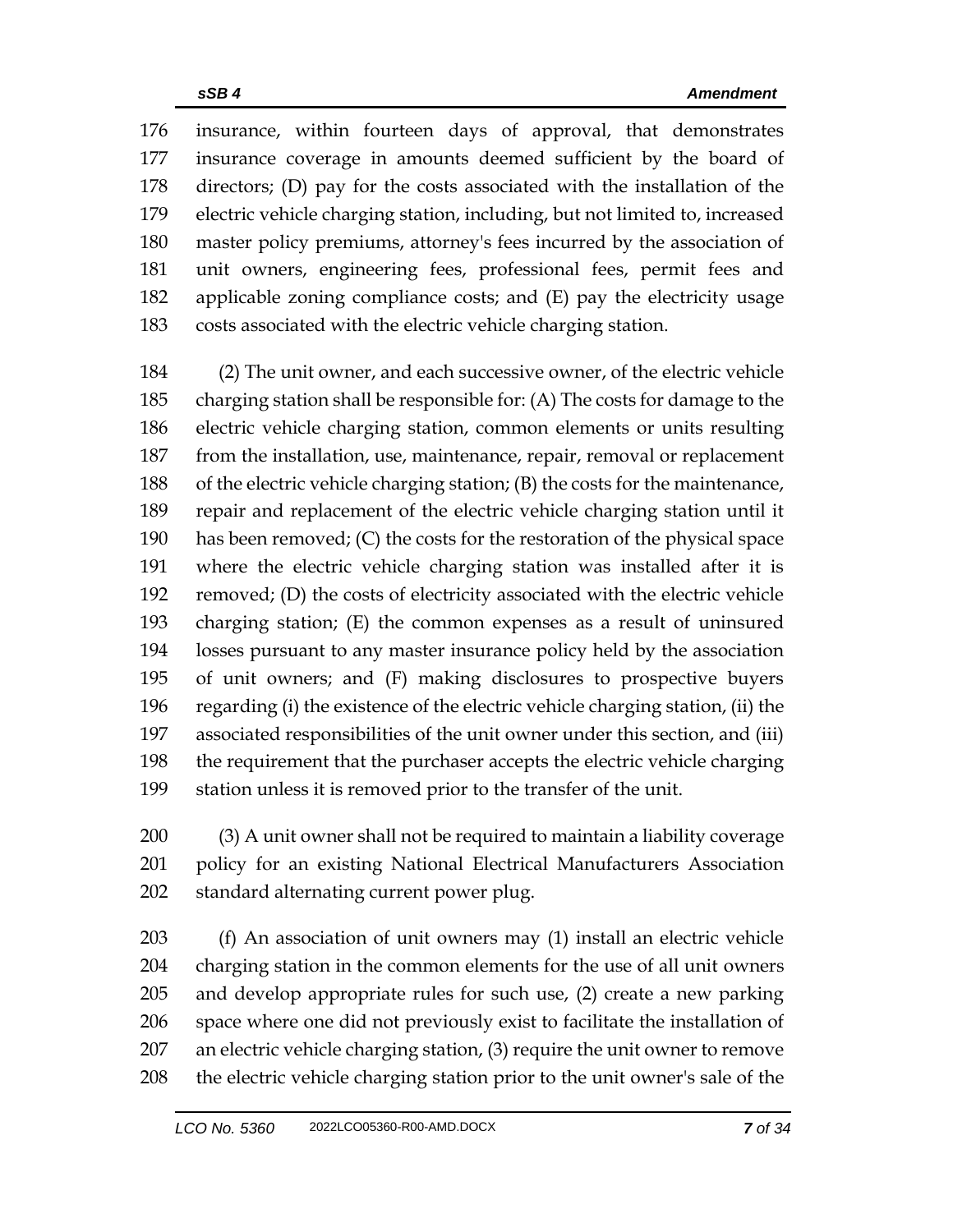property unless the purchaser of the property agrees to take ownership of the electric vehicle charging station, and (4) assess the unit owner for any uninsured portion of a loss associated with an electric vehicle charging station, whether resulting from a deductible or otherwise, regardless of whether the association submits an insurance claim.

 (g) In any action by an association of unit owners seeking to enforce compliance with this section, the prevailing party shall be awarded reasonable attorney's fees.

 (h) The provisions of this section shall not apply to an association of unit owners that imposes reasonable restrictions on electric vehicle charging stations or has electric vehicle charging stations at a ratio that is equal to or greater than fifteen per cent of the number of units.

Sec. 3. (NEW) (*Effective October 1, 2022*) (a) As used in this section:

 (1) "Association", "bylaws", "common elements", "declaration", "executive board", "limited common element", "purchaser", "rule", "unit" and "unit owner" have the same meanings as provided in section 47-202 of the general statutes;

 (2) "Electric vehicle charging station" has the same meaning as provided in section 16-19f of the general statutes; and

 (3) "Reasonable restrictions" means a restriction that does not significantly increase the cost of the electric vehicle charging station or significantly decrease its efficiency or specified performance.

 (b) On and after October 1, 2022, any provision of the declaration or bylaws that either prohibits or unreasonably restricts the installation or use of an electric vehicle charging station in a unit parking space or limited common element parking space, or is otherwise in conflict with the provisions of this section, shall be void and unenforceable.

 (c) An electric vehicle charging station installed pursuant to this section shall meet all applicable health and safety standards and requirements under any state or federal law or municipal ordinance.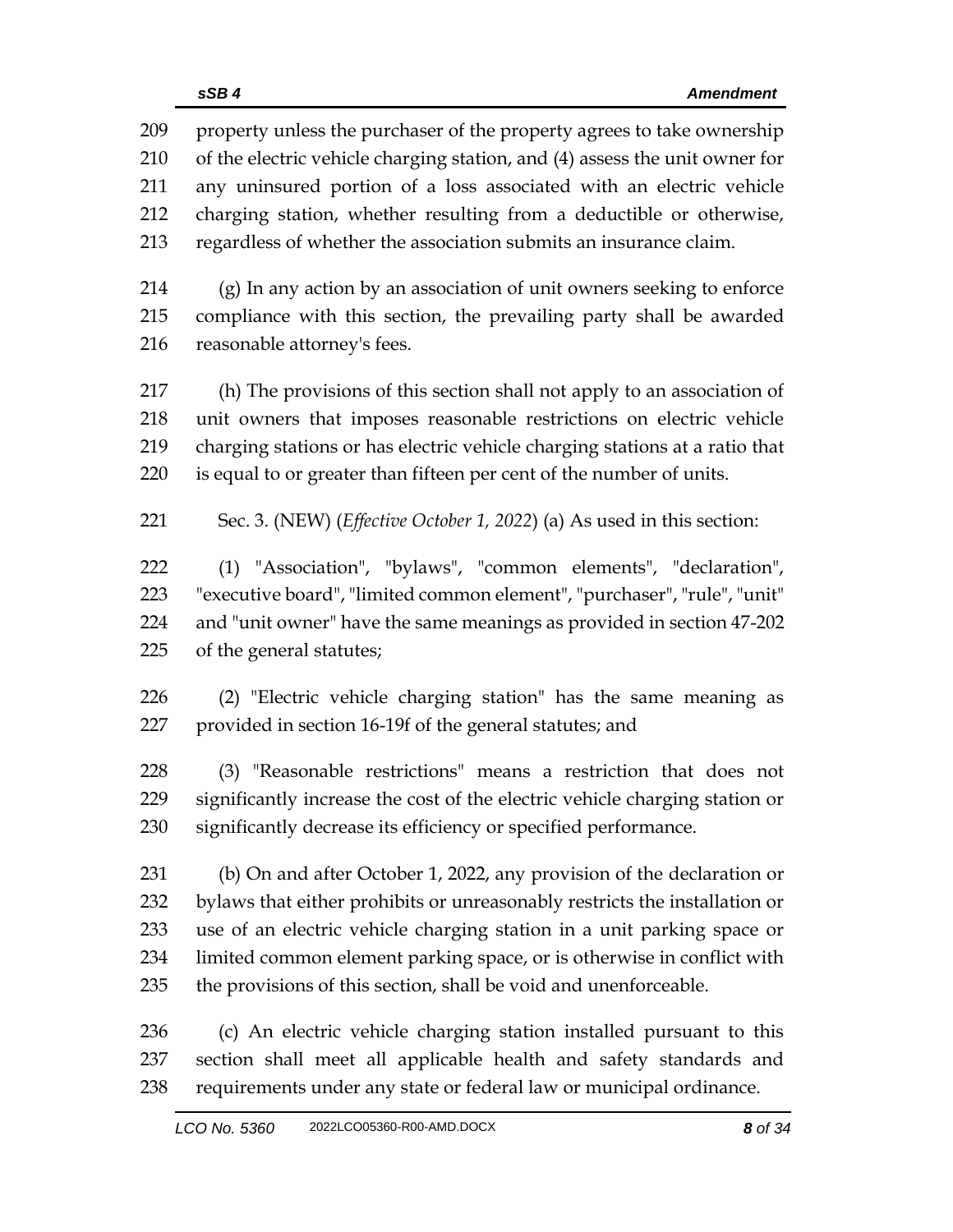239 (d) A unit owner may submit an application to the executive board to install an electric vehicle charging station in a unit parking space, or in a limited common element parking space with the written approval of the unit owner of each unit to which use of the limited common element parking space is reserved. The executive board shall acknowledge, in writing, the receipt of any such application not later than thirty days 245 after such receipt, and process such application in the same manner as an application for an addition, alteration or improvement pursuant to the declaration or bylaws. The approval or denial of such application shall be in writing and shall be issued not later than sixty days after the date of receipt of such application. If an application is not denied in writing within such sixty-day period, the application shall be deemed approved, unless the executive board reasonably requests additional information not later than sixty days from the date of receipt of such application.

 (e) If a unit owner seeks to install an electric vehicle charging station in a unit parking space or limited common element parking space, the following provisions shall apply:

 (1) The unit owner shall obtain approval from the executive board to install the electric vehicle charging station and the executive board shall approve the installation if the owner agrees in writing to: (A) Comply with the provisions of the declaration or bylaws regarding an addition, alteration or improvement; (B) engage a licensed and insured contractor to install the electric vehicle charging station; (C) provide a certificate of insurance, within fourteen days of approval, that demonstrates insurance coverage in amounts deemed sufficient by the board of directors; (D) pay for the costs associated with the installation of the electric vehicle charging station, including, but not limited to, increased master policy premiums, attorney's fees incurred by the association, engineering fees, professional fees, permits and applicable zoning compliance; and (E) pay the electricity usage costs associated with the electric vehicle charging station.

(2) The unit owner, and each successive owner, of the electric vehicle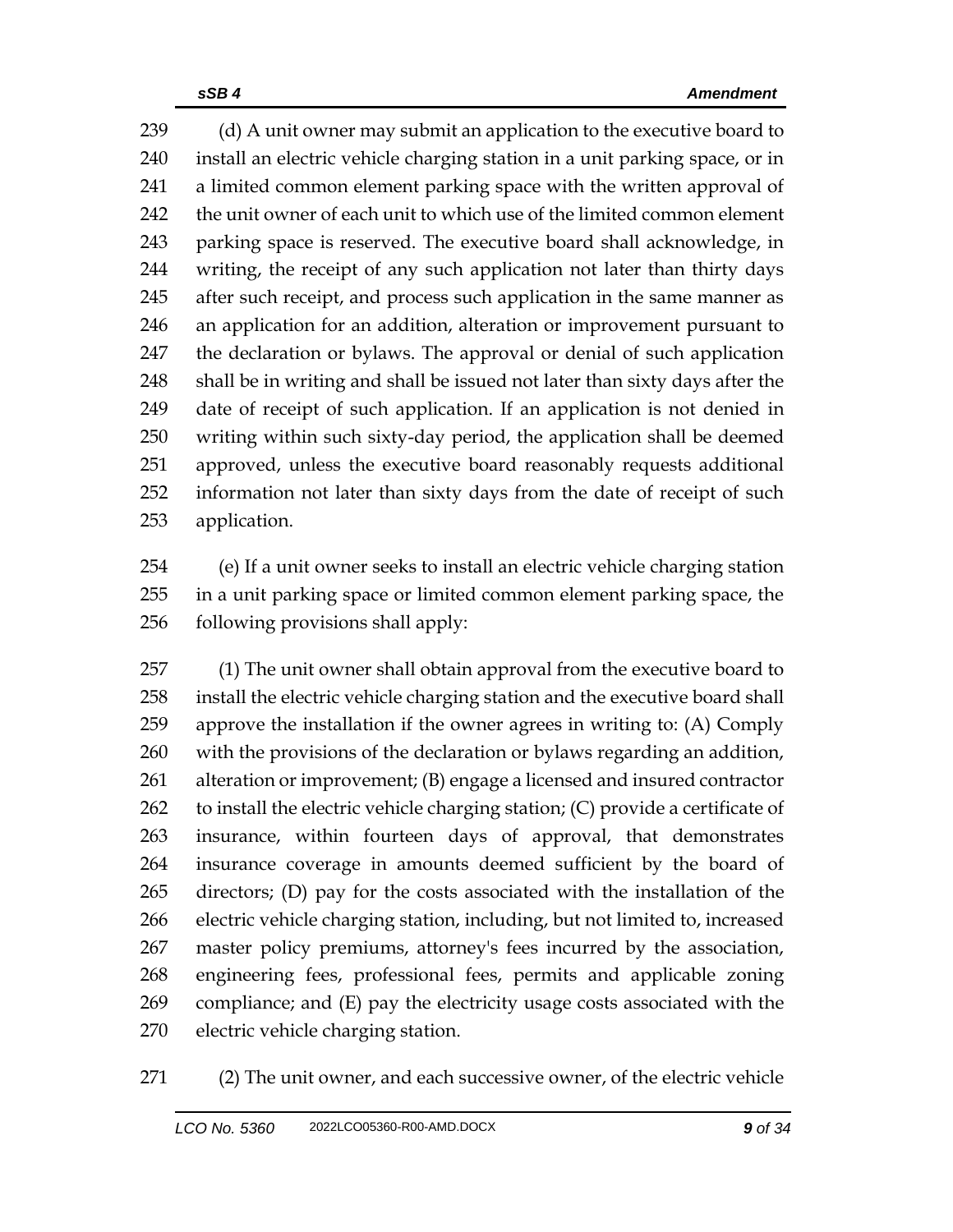charging station shall be responsible for: (A) The costs for damage to the electric vehicle charging station, common elements or units resulting from the installation, use, maintenance, repair, removal or replacement of the electric vehicle charging station; (B) the costs for the maintenance, repair and replacement of the electric vehicle charging station until it has been removed; (C) the costs for the restoration of the physical space where the electric vehicle charging station was installed after it is removed; (D) the costs of electricity associated with the electric vehicle charging station; (E) the common expenses as a result of uninsured losses pursuant to any master insurance policy held by the association of unit owners; and (F) making disclosures to prospective buyers regarding (i) the existence of the electric vehicle charging station, (ii) the associated responsibilities of the unit owner under this section, and (iii) the requirement that the purchaser accepts the electric vehicle charging station unless it is removed prior to the transfer of the unit.

 (3) A unit owner shall not be required to maintain a liability coverage policy for an existing National Electrical Manufacturers Association standard alternating current power plug.

 (f) An association may (1) install an electric vehicle charging station in the common elements for the use of all unit owners and develop appropriate rules for such use, (2) create a new parking space where one did not previously exist to facilitate the installation of an electric vehicle charging station, (3) require the unit owner to remove the electric vehicle charging station prior to the unit owner's sale of the property unless the purchaser of the property agrees to take ownership of the electric vehicle charging station, and (4) assess the unit owner for any uninsured portion of a loss associated with an electric vehicle charging station, whether resulting from a deductible or otherwise, regardless of whether the association submits an insurance claim.

 (g) In any action by an association seeking to enforce compliance with this section, the prevailing party shall be awarded reasonable attorney's fees.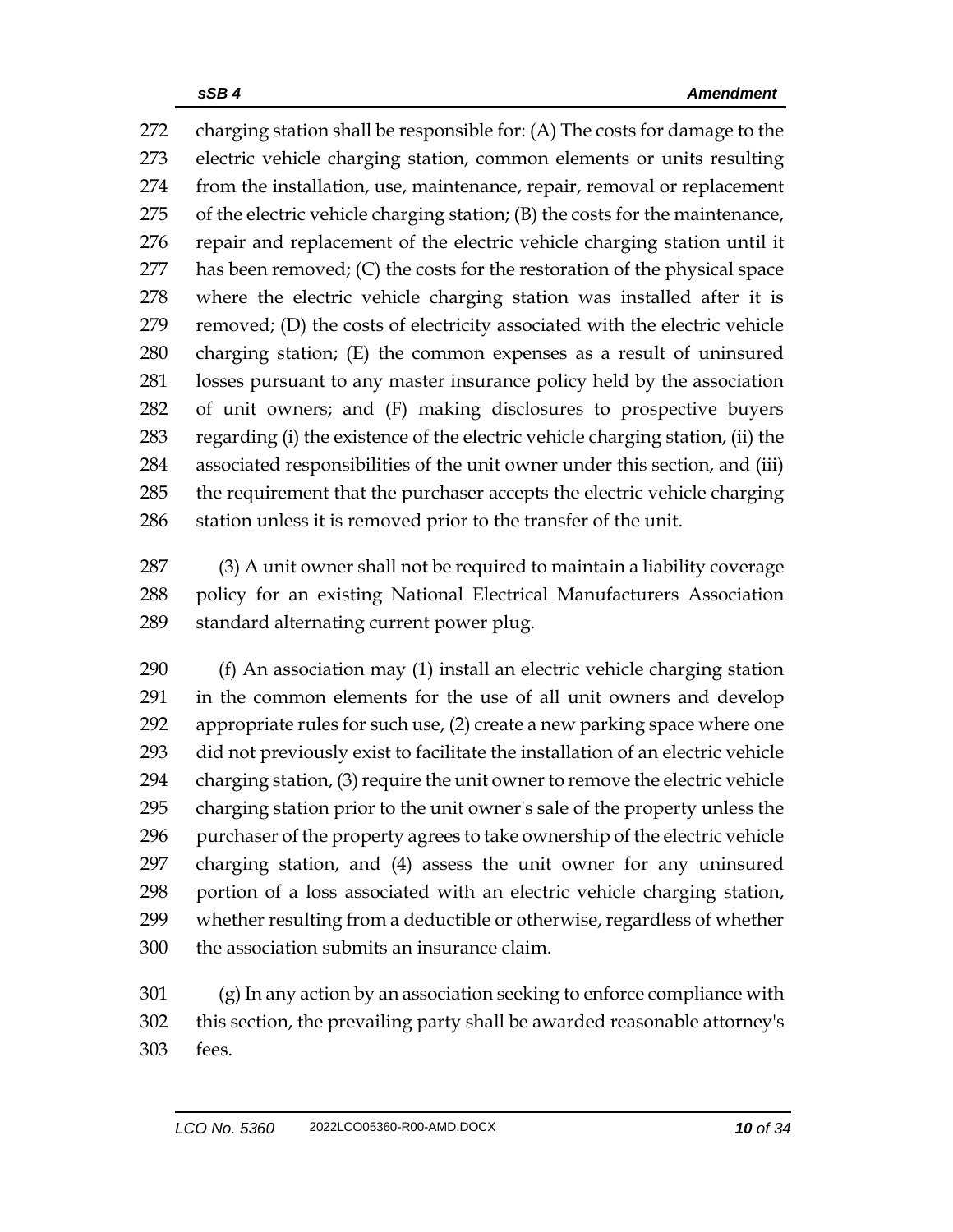(h) The provisions of this section shall not apply to an association that imposes reasonable restrictions on electric vehicle charging stations or has electric vehicle charging stations at a ratio that is equal to or greater than fifteen per cent of the number of units.

 Sec. 4. (NEW) (*Effective October 1, 2022*) (a) As used in this section (1) "dedicated parking space" means a parking space located within a tenant's separate interest or a parking spot that is in a common area, but subject to exclusive use rights of an individual tenant, including, but not limited to, a garage space, carport or parking space that is specifically designated for use by a particular tenant; (2) "electric vehicle charging station" has the same meaning as provided in section 16-19f of the general statutes; and (3) "dwelling unit", "landlord", "rent", "rental agreement" and "tenant" have the same meanings as provided in section 47a-1 of the general statutes.

 (b) (1) For any rental agreement executed, extended or renewed on or after October 1, 2022, a landlord of two hundred fifty dwelling units or more shall approve a tenant's written request to install an electric vehicle charging station at a dedicated parking space for the tenant that meets the requirements of this section and complies with the landlord's procedural approval process for modifications to the property.

 (2) For any rental agreement executed, extended or renewed on or after October 1, 2023, a landlord of more than fifty dwelling units but less than two hundred fifty dwelling units shall approve a tenant's written request to install an electric vehicle charging station at a dedicated parking space for the tenant that meets the requirements of this section and complies with the landlord's procedural approval process for modifications to the property.

 (3) For any rental agreement executed, extended or renewed on or after October 1, 2024, a landlord of fifty dwelling units or less shall approve a tenant's written request to install an electric vehicle charging station at a dedicated parking space for the tenant that meets the requirements of this section and complies with the landlord's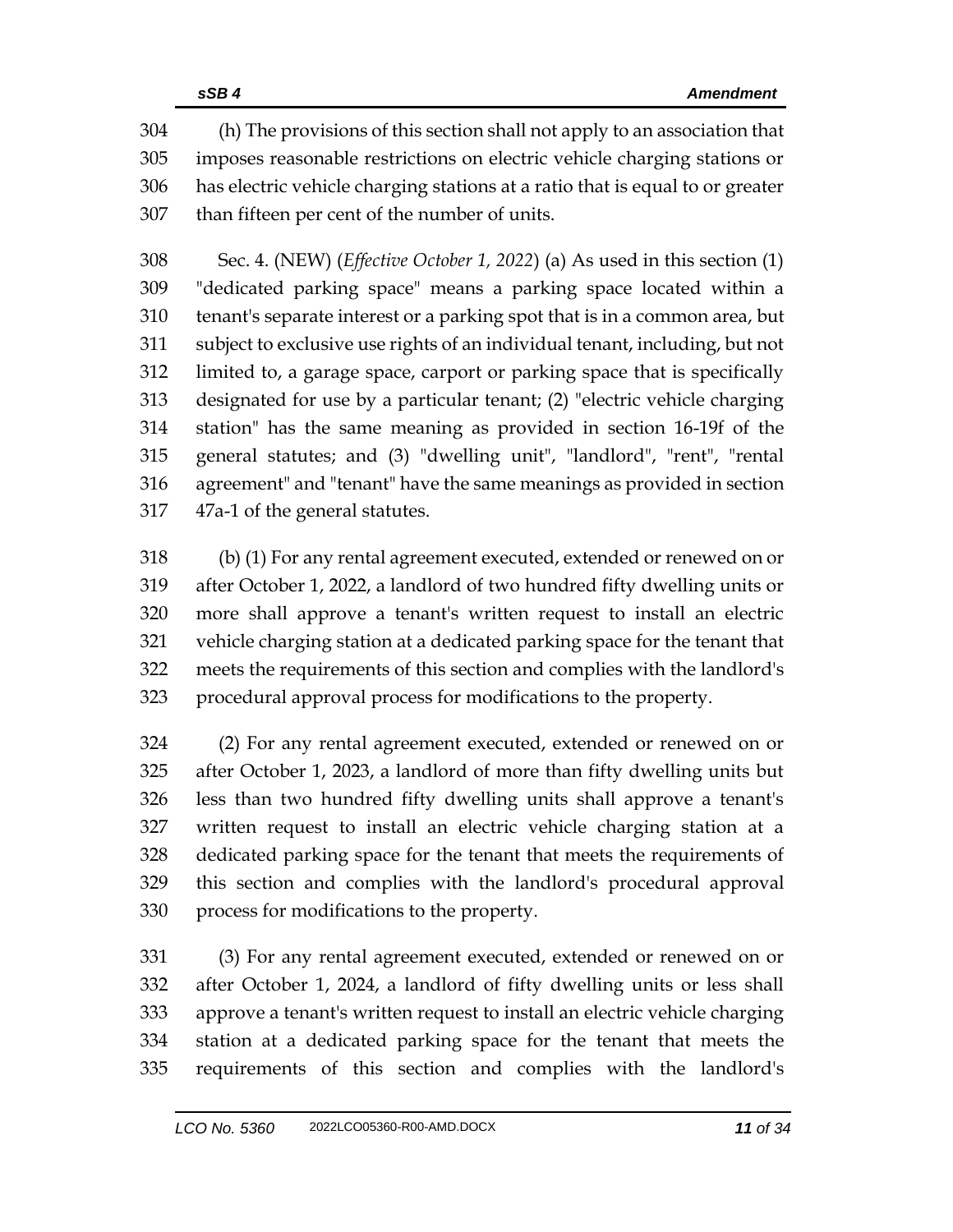procedural approval process for modifications to the property.

 (c) A landlord shall not be obligated to provide an additional parking space to a tenant in order to accommodate an electric vehicle charging station.

 (d) An electric vehicle charging station installed pursuant to this section, and all modifications and improvements to the property, shall comply with any state or federal law or municipal ordinance, and all applicable zoning requirements, land use requirements, and covenants, conditions and restrictions.

 (e) A tenant's written request to modify the rental property to install an electric vehicle charging station shall indicate such tenant's consent to enter into a written agreement with the landlord that includes, but is not limited to, provisions regarding:

 (1) The installation, use, maintenance and removal of the electric vehicle charging station and its infrastructure;

 (2) A complete financial analysis and scope of work regarding the installation of the electric vehicle charging station and its infrastructure;

 (3) Payment to the landlord of any costs associated with the landlord's installation of the electric vehicle charging station and its infrastructure prior to any modification or improvement to the rental property. The costs associated with modifications and improvements include, but are not limited to, the cost of permits, supervision, construction and, if required by the contractor and consistent with its past performance of work for the landlord, performance bonds;

 (4) Payment of the landlord's incurred costs associated with the electrical usage of the electric vehicle charging station, and costs for damage, maintenance, repair, removal and replacement of the electric vehicle charging station, including such modifications or improvements made to the rental property associated with the electric vehicle charging station;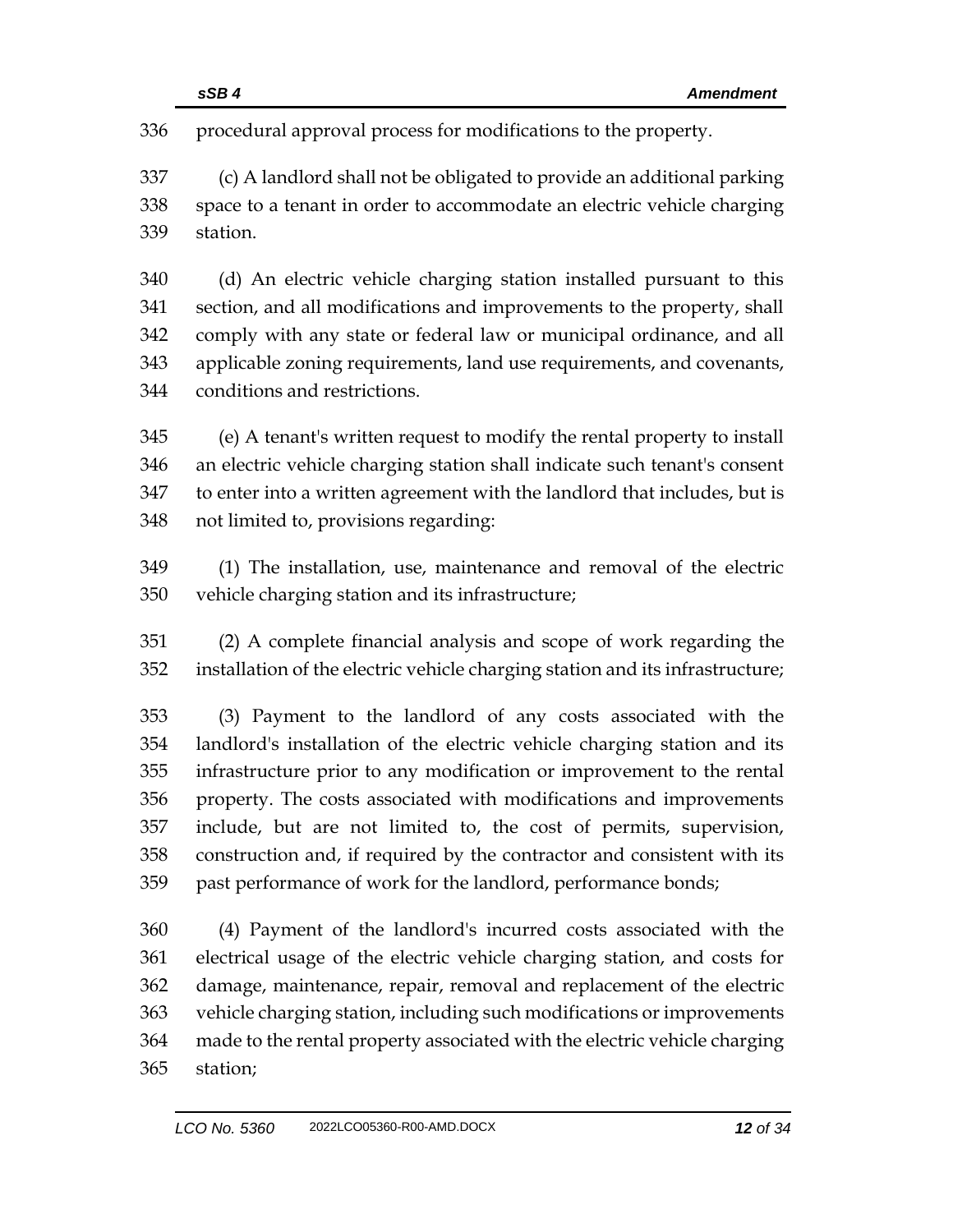(5) Where another tenant will use the electric vehicle charging station, a requirement for the tenant who requested such electric vehicle charging station to enter into a cooperative agreement with the landlord and such other tenant regarding the electricity metering procedures and the responsibilities and duties of each party to such agreement. Any costs, including, but not limited to, attorney's fees, electricity metering costs and other fees related to the cooperative agreement, shall be the responsibility of the tenants participating in the agreement;

 (6) Maintenance of a general liability insurance policy that covers an electric vehicle charging station at a tenant's dedicated parking space and to name the landlord as a named additional insured under the policy commencing with the date of approval for construction until the tenant forfeits possession of the dwelling unit to the landlord;

 (7) A requirement for the tenant to post a surety bond in an amount equal to the cost of removing the electric vehicle charging station or permit the landlord to withhold all or a portion of the security deposit pursuant to section 47a-21 of the general statutes at the time the tenancy is terminated for any damages suffered by the landlord due to the tenant's failure to comply with the landlord's requirements regarding removal of the electric vehicle charging station and its infrastructure; and

 (8) A requirement for the tenant to agree to designate the electric vehicle charging station as a fixture of the rental property if the tenant does not remove the electric vehicle charging station upon the termination of the lease.

 (f) This section shall not apply to a residential rental property where: (1) The dwelling unit provides electric vehicle charging stations for use by tenants in a ratio that is equal to or greater than ten per cent of the designated parking spaces; (2) parking is not provided as part of the rental agreement; (3) there are fewer than five parking spaces; (4) the development of such property is assisted by an allocation of Low Income Housing Tax Credits pursuant to Section 42 of the Internal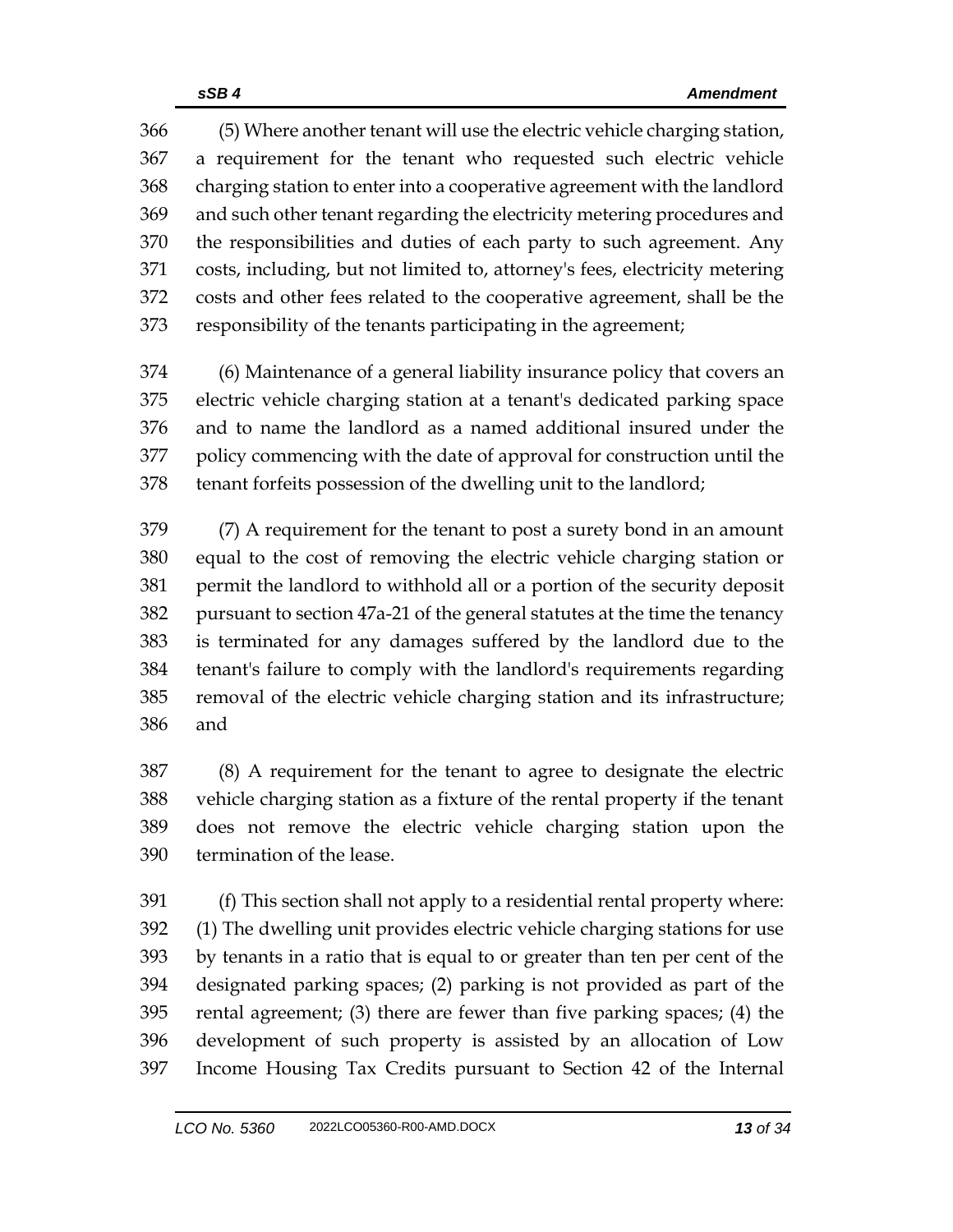Revenue Code of 1986, or any subsequent corresponding internal revenue code of the United States, as amended from time to time; or (5) such property is managed by a housing authority created under section 8-40 of the general statutes.

 Sec. 5. (NEW) (*Effective October 1, 2022*) (a) As used in this section, (1) "electric vehicle charging station" has the same meaning as provided in section 16-19f of the general statutes, (2) "level two electric vehicle charging station" means an electric vehicle charging station that supplies two hundred eight to two hundred forty volt alternating current, and (3) "direct current fast charging station" means an electric vehicle charging station that utilizes direct current electricity providing forty kilowatts or greater.

 (b) On and after January 1, 2023, the Commissioner of Administrative Services shall require each new construction of a state facility, the total project costs of which exceed one hundred thousand dollars, to be installed with level two electric vehicle charging stations in at least twenty per cent of the designated parking spaces for cars or light duty trucks at such facility.

 (c) On and after January 1, 2023, a municipality shall require each new construction of a commercial building or multiunit residential building with thirty or more designated parking spaces for cars or light duty trucks to include electric vehicle charging infrastructure that is capable of supporting level two electric vehicle charging stations or direct current fast charging stations in at least ten per cent of such parking spaces. A municipality may, through its legislative body, require any such commercial building or multiunit residential building to include such electric vehicle charging infrastructure in more than ten per cent of such parking spaces.

 Sec. 6. Section 12-81 of the 2022 supplement to the general statutes is amended by adding subdivisions (80) and (81) as follows (*Effective October 1, 2022, and applicable to assessment years commencing on or after October 1, 2022*):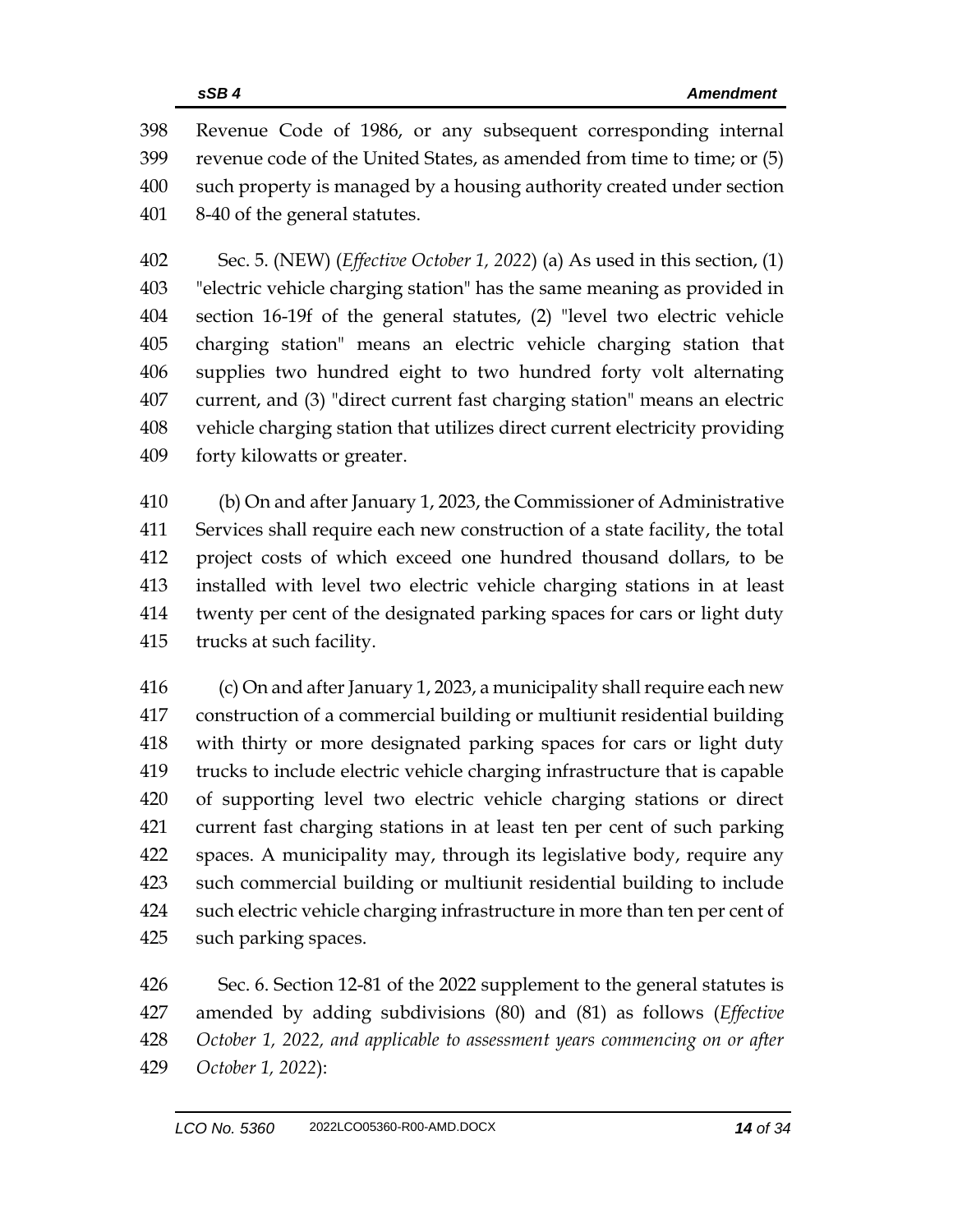| 430 | (NEW) (80) Level two electric vehicle charging stations, as defined in           |  |  |
|-----|----------------------------------------------------------------------------------|--|--|
| 431 | section 5 of this act, that are located on commercial or industrial              |  |  |
| 432 | properties, electric vehicle charging stations, as defined in section 16-        |  |  |
| 433 | 19f, that are located on residential properties, and any refueling               |  |  |
| 434 | equipment for fuel cell electric vehicles, as defined in section 16-19eee;       |  |  |
| 435 | and                                                                              |  |  |
| 436 | (NEW) (81) Zero-emission school buses, as defined in 42 USC                      |  |  |
| 437 | $16091(a)(8)$ , as amended from time to time.                                    |  |  |
| 438 | Sec. 7. Section 22a-202 of the general statutes is repealed and the              |  |  |
| 439 | following is substituted in lieu thereof (Effective July 1, 2022, and            |  |  |
| 440 | applicable to appointments made on and after said date):                         |  |  |
| 441 | (a) As used in this section, $(1)$ "environmental justice community" has         |  |  |
| 442 | the same meaning as provided in subsection (a) of section 22a-20a, (2)           |  |  |
| 443 | "battery electric vehicle", "electric vehicle", "fuel cell electric vehicle" and |  |  |
| 444 | "plug-in hybrid electric vehicle" have the same meanings as provided in          |  |  |
| 445 | section 16-19eee, (3) "electric bicycle" has the same meaning as provided        |  |  |
| 446 | in section 14-1, and (4) "new car dealer" has the same meaning as                |  |  |
| 447 | provided in section 14-51.                                                       |  |  |
| 448 | (b) The Commissioner of Energy and Environmental Protection shall                |  |  |
| 449 | establish and administer a Connecticut Hydrogen and Electric                     |  |  |
| 450 | Automobile Purchase Rebate program.                                              |  |  |
| 451 | [(a)] (c) There is established a Connecticut Hydrogen and Electric               |  |  |
| 452 | Automobile Purchase Rebate Advisory Board, which shall be within the             |  |  |
| 453 | Department of Energy and Environmental Protection for administrative             |  |  |
| 454 | purposes only. The advisory board shall advise the Commissioner of               |  |  |
| 455 | Energy and Environmental Protection concerning priorities for the                |  |  |
| 456 | allocation, distribution and utilization of funds for the Connecticut            |  |  |
| 457 | Hydrogen and Electric Automobile Purchase Rebate program. The                    |  |  |
| 458 | advisory board shall consist of the Commissioner of Energy and                   |  |  |
| 459 | Environmental Protection or the commissioner's designee, the                     |  |  |
| 460 | Commissioner of Consumer Protection or the commissioner's designee,              |  |  |
| 461 | the president of the Connecticut Green Bank or the president's designee,         |  |  |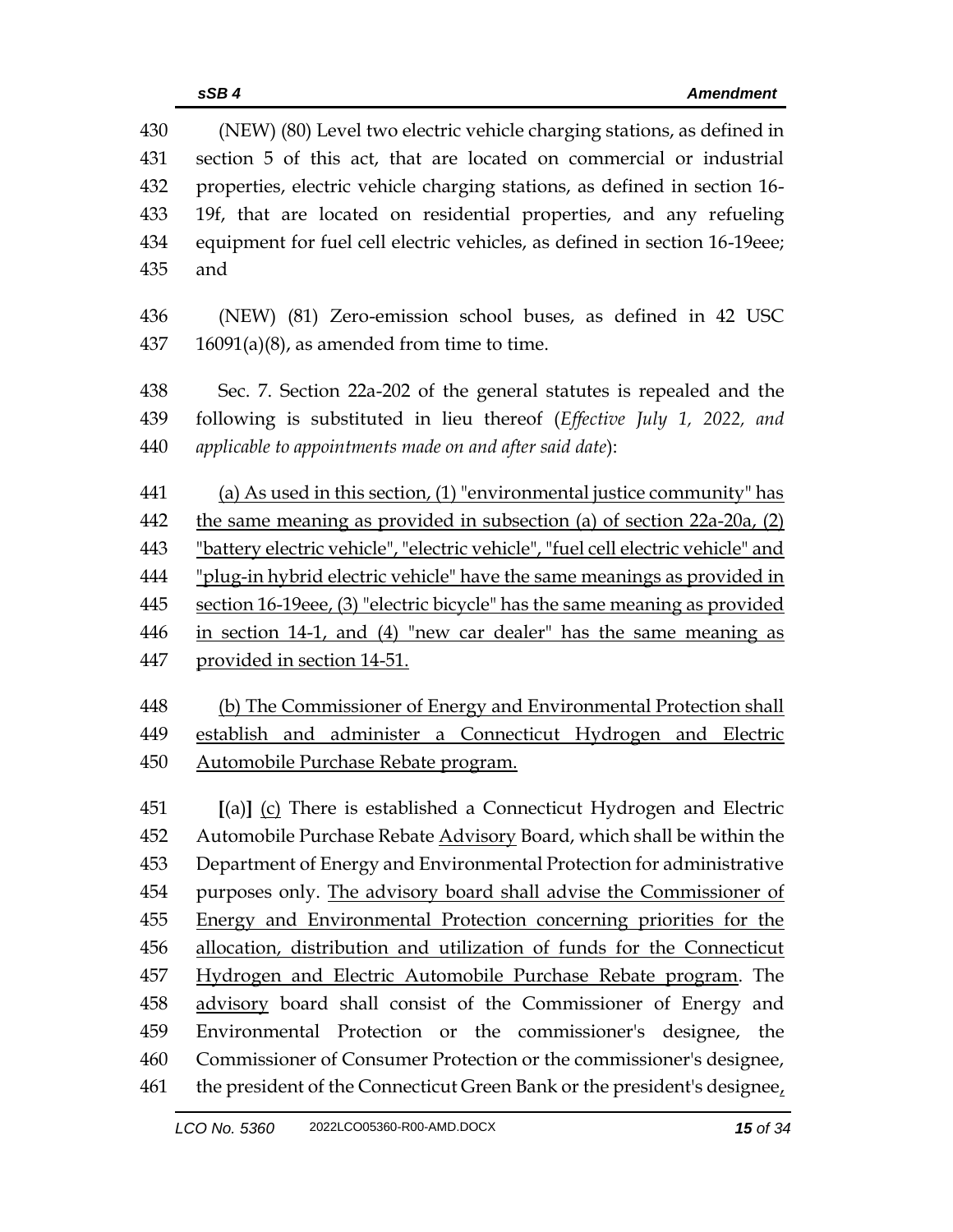the chairperson of the Public Utilities Regulatory Authority or the chairperson's designee and **[**six**]** ten members appointed as follows: (1) One representative of an environmental organization knowledgeable in electric vehicle policy appointed by the speaker of the House of Representatives; (2) one **[**member**]** representative of an association representing electric vehicle manufacturers appointed by the president pro tempore of the Senate; (3) one representative of an organization that represents the interests of an environmental justice community **[**, as defined in subsection (a) of section 22a-20a,**]** appointed by the majority leader of the House of Representatives; (4) one representative of an association representing automotive retailers in the state appointed by the majority leader of the Senate; (5) one **[**member**]** representative of an association representing electric vehicle consumers appointed by the minority leader of the House of Representatives; **[**and**]** (6) one member appointed by the minority leader of the Senate; (7) one representative of an organization interested in the promotion of walking or bicycling appointed by the House chairperson of the joint standing committee of the General Assembly having cognizance of matters relating to transportation; (8) one member appointed by the Senate chairperson of the joint standing committee of the General Assembly having cognizance of matters relating to transportation; (9) one member who is an owner or manager of a business engaged in the sale or repair of bicycles appointed by the House ranking member of the joint standing committee of the General Assembly having cognizance of matters relating to transportation; and (10) one member appointed by the Senate ranking member of the joint standing committee of the General Assembly having cognizance of matters relating to transportation. The Commissioner of Energy and Environmental Protection may appoint to the advisory board not more than three additional representatives from other industrial fleet or transportation companies. Each member appointed pursuant to subdivisions (1) to (10), inclusive, of this subsection or appointed by the Commissioner of Energy and Environmental Protection shall serve for a term of two years and may service until such member's successor is appointed. The Commissioner of Energy and Environmental Protection, or the commissioner's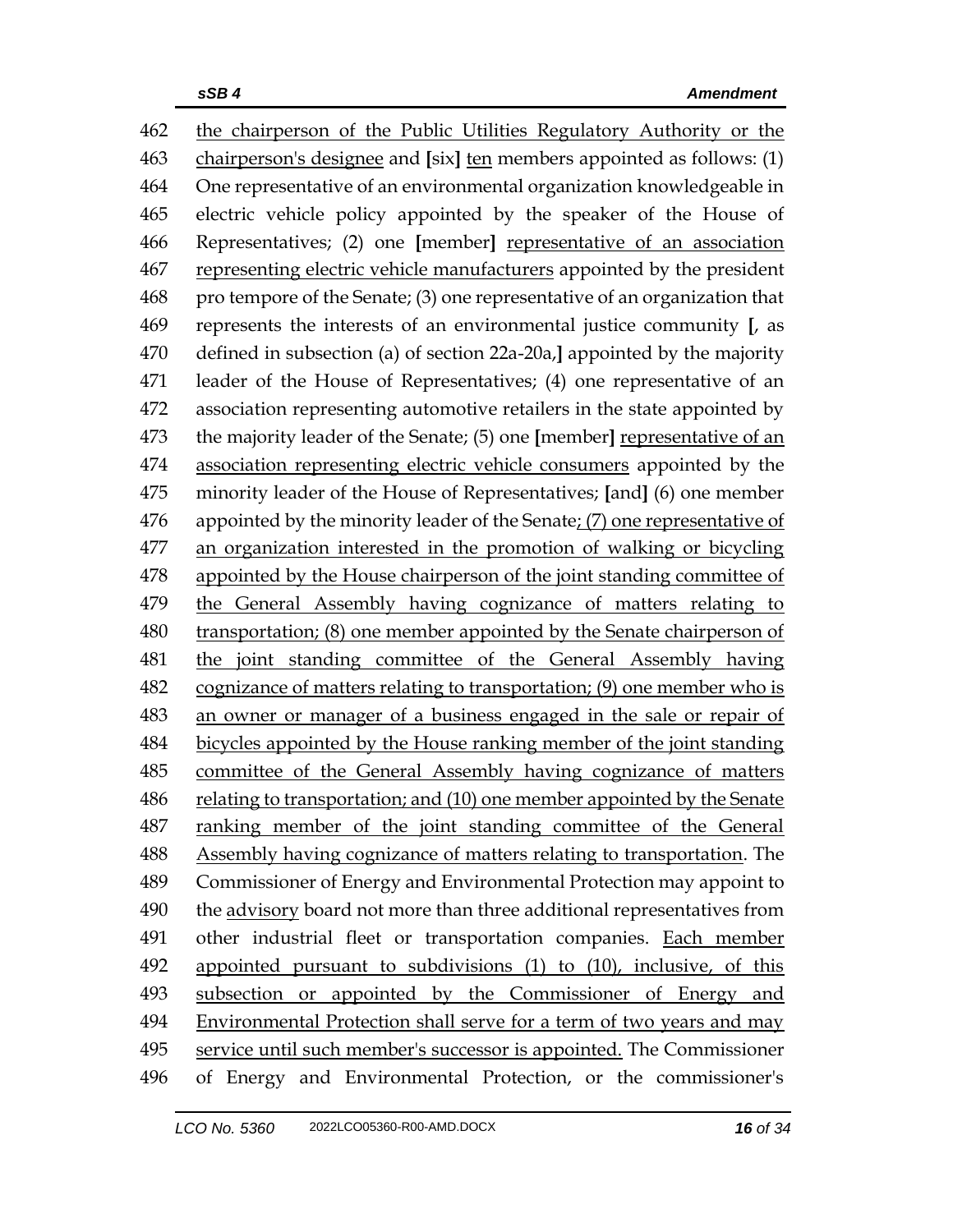designee, shall serve as chairperson of the advisory board. The advisory board shall meet at such times as it deems necessary and may establish rules governing its internal procedures.

 **[**(b)**]** (d) On and after **[**January 1, 2020, until December 31, 2025, inclusive, the board**]** July 1, 2022, the Commissioner of Energy and Environmental Protection shall establish and administer a program to provide rebates **[**that total at least three million dollars annually**]** or vouchers to residents, **[**of**]** municipalities, businesses, nonprofit organizations and tribal entities located in this state **[**who (1)**]** when such residents, municipalities, businesses, organizations or tribal entities purchase or lease a new or used battery electric vehicle, plug-in hybrid electric vehicle or fuel cell electric vehicle. **[**, or (2) purchase a used hydrogen vehicle or electric vehicle.**]** The **[**board**]** commissioner, in consultation with the advisory board, shall establish and revise, as necessary, appropriate rebate levels, voucher amounts and maximum income eligibility for such rebates **[**for used hydrogen vehicles or electric vehicles.**]** or vouchers. The commissioner shall prioritize the granting of 514 rebates or vouchers to residents of environmental justice communities, residents having household incomes at or below three hundred per cent of the federal poverty level and residents who participate in state and federal assistance programs, including, but not limited to, the state- administered federal Supplemental Nutrition Assistance Program, state-administered federal Low Income Home Energy Assistance Program, a Head Start program established pursuant to section 10-16n or assistance provided by Operation Fuel, Incorporated. Any such rebate or voucher awarded to a resident of an environmental justice community shall be in an amount up to one hundred per cent more than the standard rebate level or voucher amount. An eligible municipality, business, nonprofit organization or tribal entity may receive not more than ten rebates or vouchers a year, within available funds, and not more than a total of twenty rebates or vouchers, except the commissioner may issue additional rebates or vouchers to an eligible business or nonprofit organization that operates a fleet of motor vehicles exclusively in an environmental justice community. On and after July 1,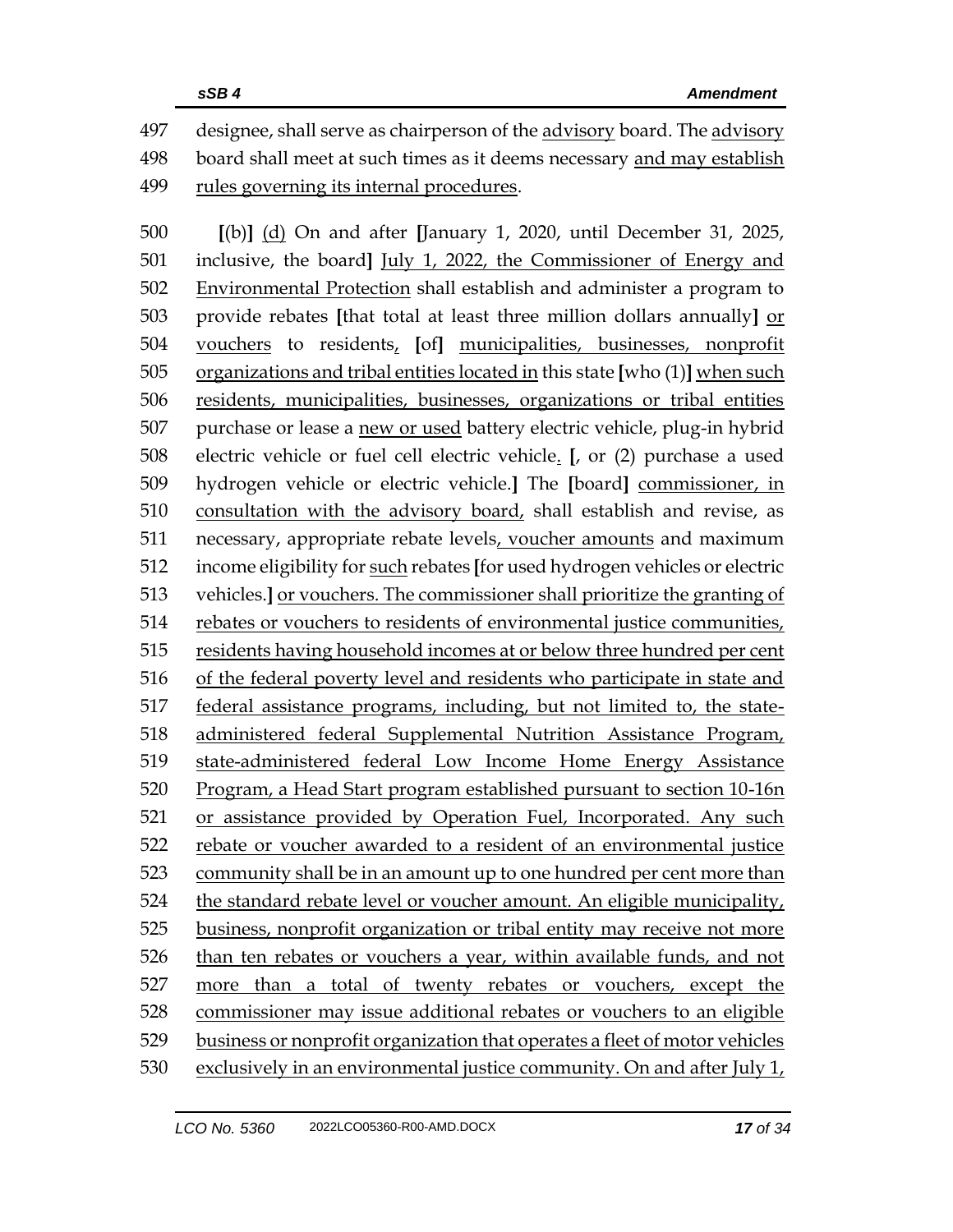|     | sSB4<br><b>Amendment</b>                                                        |
|-----|---------------------------------------------------------------------------------|
| 531 | 2022, and until June 30, 2027, inclusive, a battery electric vehicle, plug-     |
| 532 | in hybrid electric vehicle or fuel cell electric vehicle that is eligible for a |
| 533 | rebate or voucher under the program shall have a base manufacturer's            |
| 534 | suggested retail price of not more than fifty thousand dollars.                 |
| 535 | (e) As a part of the Connecticut Hydrogen and Electric Automobile               |
| 536 | Purchase Rebate program, the Commissioner of Energy and                         |
| 537 | Environmental Protection shall also establish and administer a program          |
| 538 | to provide rebates or vouchers to residents of the state who purchase an        |
| 539 | electric bicycle. The commissioner, in consultation with the advisory           |
| 540 | board, shall establish and revise, as necessary, maximum income                 |
| 541 | eligibility for such rebates or vouchers. Any such rebate or voucher            |
| 542 | amount shall be in an amount not less than five hundred dollars. The            |
| 543 | rebate or voucher program shall be designed to maximize the air quality         |
| 544 | benefits associated with the deployment of electric bicycles and                |
| 545 | prioritize providing vouchers to residents of environmental justice             |
| 546 | communities, residents having household incomes at or below three               |
| 547 | hundred per cent of the federal poverty level, and residents who                |
| 548 | participate in state and federal assistance programs, including, but not        |
| 549 | limited to, the state-administered federal Supplemental Nutrition               |
| 550 | Assistance Program, state-administered federal Low Income Home                  |
| 551 | Energy Assistance Program, a Head Start program established pursuant            |
| 552 | to section 10-16 or assistance provided by Operation Fuel, Incorporated.        |
| 553 | On and after July 1, 2022, and until June 30, 2027, inclusive, an electric      |
| 554 | bicycle that is eligible for a rebate or voucher under the program shall        |
| 555 | have a base manufacturer's suggested retail price of not more than three        |
| 556 | thousand dollars.                                                               |
| 557 | (f) As a part of the Connecticut Hydrogen and Electric Automobile               |
| 558 | Purchase<br>Rebate program, the Commissioner of Energy and                      |
| 559 | Environmental Protection shall establish and administer a new car               |
| 560 | dealer incentive program to provide a payment of three hundred dollars          |
| 561 | to a new car dealer for each new battery electric vehicle, plug-in hybrid       |

electric vehicle or fuel cell electric vehicle that such dealer sells or leases

 if the purchaser is granted a rebate for such vehicle pursuant to subsection (d) of this section. A new car dealer shall sell both electric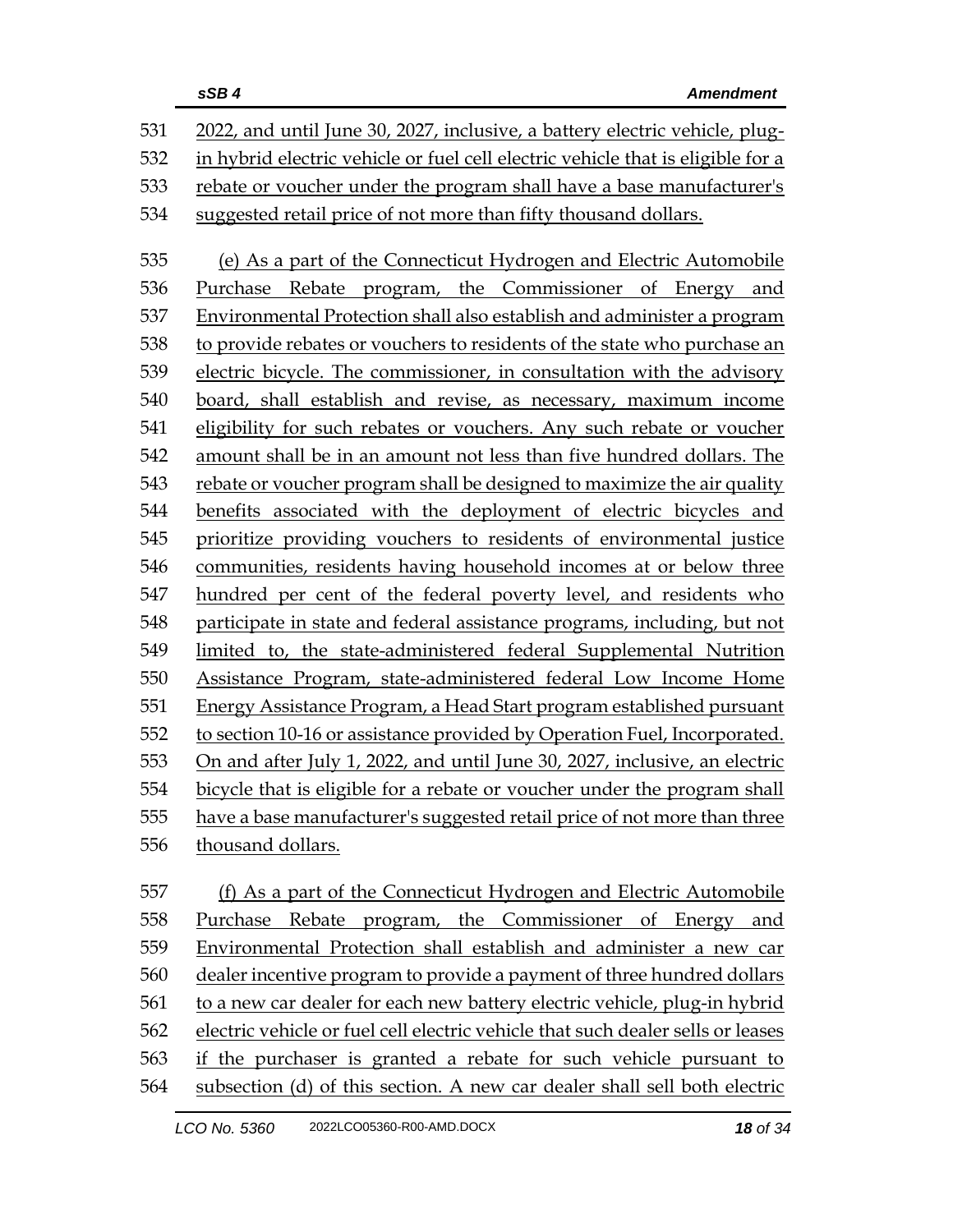|     | sSB4<br><b>Amendment</b>                                                       |
|-----|--------------------------------------------------------------------------------|
| 565 | vehicles and motor vehicles operated by an internal combustion engine          |
| 566 | to be eligible to receive a payment under the incentive program.               |
| 567 | Applications for the incentive program shall be filed with the                 |
| 568 | commissioner at such time and in such manner as the commissioner               |
| 569 | prescribes.                                                                    |
| 570 | (g) The [board] Commissioner of Energy and Environmental                       |
| 571 | Protection shall evaluate [such] the Connecticut Hydrogen and Electric         |
| 572 | Automobile Purchase Rebate program on an annual basis. Not later than          |
| 573 | <u>June 20, 2024, and annually thereafter, the commissioner shall submit a</u> |
| 574 | report to the joint standing committees of the General Assembly having         |
| 575 | cognizance of matters relating to the environment and transportation           |
| 576 | regarding the status and effectiveness of such program. Such report            |
| 577 | include information on program participation and the<br>shall                  |
| 578 | environmental benefits accruing to environmental justice communities           |
| 579 | and communities overburdened by air pollution.                                 |
| 580 | (h) The Commissioner of Energy and Environmental Protection shall              |
| 581 | conduct outreach programs and implement a marketing campaign for               |
| 582 | the promotion of the Connecticut Hydrogen and Electric Automobile              |
| 583 | Purchase Rebate program.                                                       |
| 584 | $[(c)]$ (i) There is established an account to be known as the                 |
| 585 | "Connecticut hydrogen and electric automobile purchase rebate                  |
| 586 | program account" which shall be a separate, nonlapsing account within          |
| 587 | the General Fund. The account shall contain any moneys required by             |
| 588 | law to be deposited in the account. Moneys in the account shall be             |
| 589 | expended by the [Connecticut Hydrogen and Electric Automobile                  |
| 590 | Purchase Rebate Board] Commissioner of Energy and Environmental                |
| 591 | Protection for the purposes of $(1)$ administering the Connecticut             |
| 592 | Hydrogen and Electric Automobile Purchase Rebate program                       |
| 593 | [established pursuant to subsection (b) of this section] and the voucher       |
| 594 | program established pursuant to section 14 of this act, and (2) paying         |
| 595 | the staffing needs associated with implementing the federal Clean Air          |

597 13 of this act.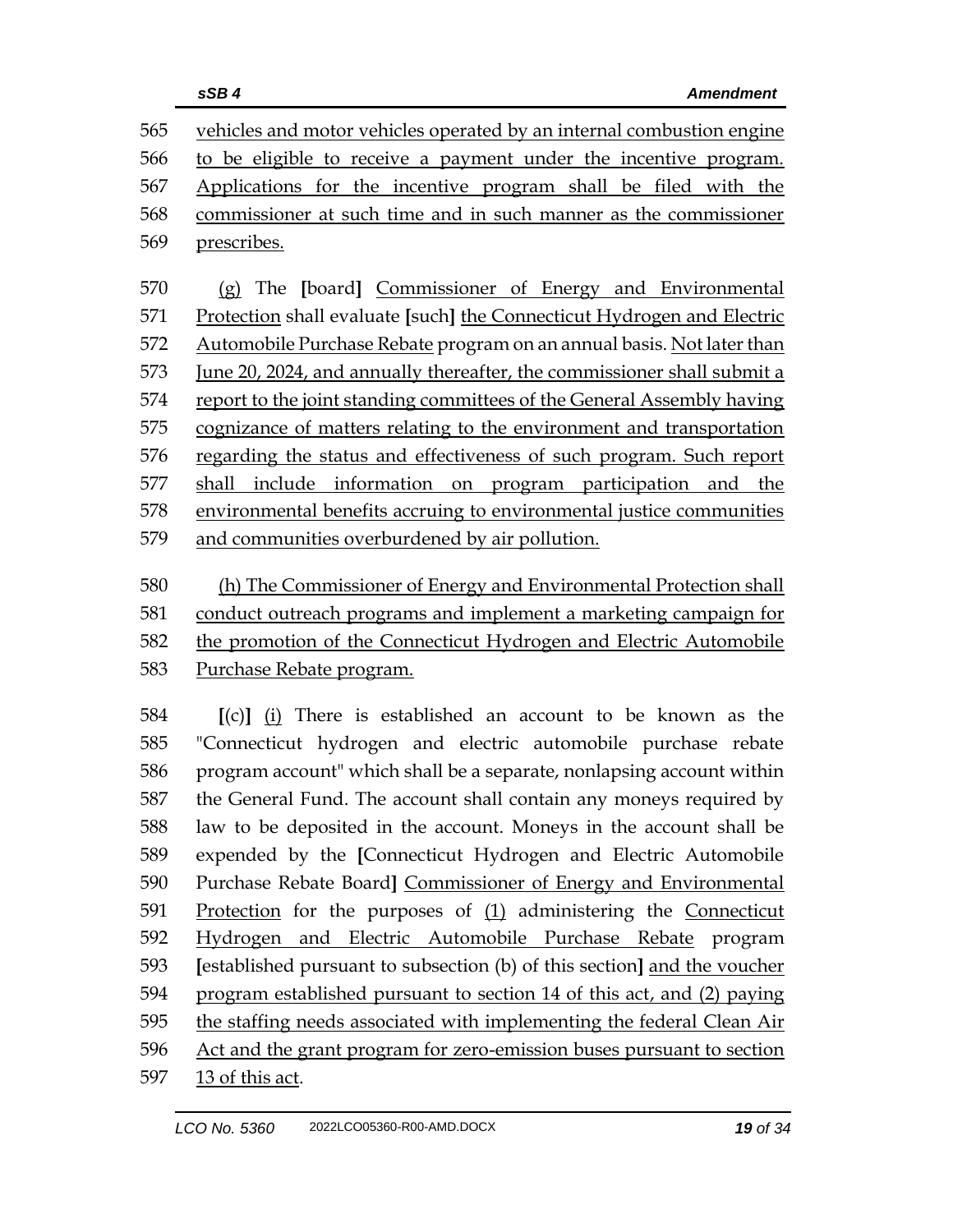Sec. 8. Subsection (a) of section 14-49 of the 2022 supplement to the general statutes is repealed and the following is substituted in lieu thereof (*Effective July 1, 2022*):

 (a) For the registration of each passenger motor vehicle, **[**other than an electric motor vehicle,**]** the fee shall be one hundred twenty dollars every three years, provided any individual who is sixty-five years of age or older may, at such individual's discretion, renew the registration of such passenger motor vehicle owned by such individual for either a one- year period or the registration period as determined by the commissioner pursuant to subsection (a) of section 14-22. The registration fee shall be prorated accordingly for any such registration that is renewed for a one-year period. The triennial fee for any motor vehicle for which special license plates have been issued under the provisions of section 14-20 shall be one hundred twenty dollars. The provisions of this subsection relative to the triennial fee charged for the registration of each antique, rare or special interest motor vehicle for which special license plates have been issued under section 14-20 shall not apply to an antique fire apparatus or transit bus owned by a nonprofit organization and maintained primarily for use in parades, exhibitions or other public events but not for purposes of general transportation.

 Sec. 9. Subsection (a) of section 14-49b of the general statutes is repealed and the following is substituted in lieu thereof (*Effective July 1, 2022*):

 (a) (1) For each new registration or renewal of registration of any motor vehicle with the Commissioner of Motor Vehicles pursuant to this chapter, the person registering such vehicle shall pay to the commissioner a fee of fifteen dollars for registration for a triennial period, ten dollars for registration for a biennial period and five dollars for registration for an annual period, except that any individual who is sixty-five years of age or older on or after January 1, 1994, may, at the discretion of such individual, pay the fee for a one-year period if such individual obtains a one-year registration under subsection (a) of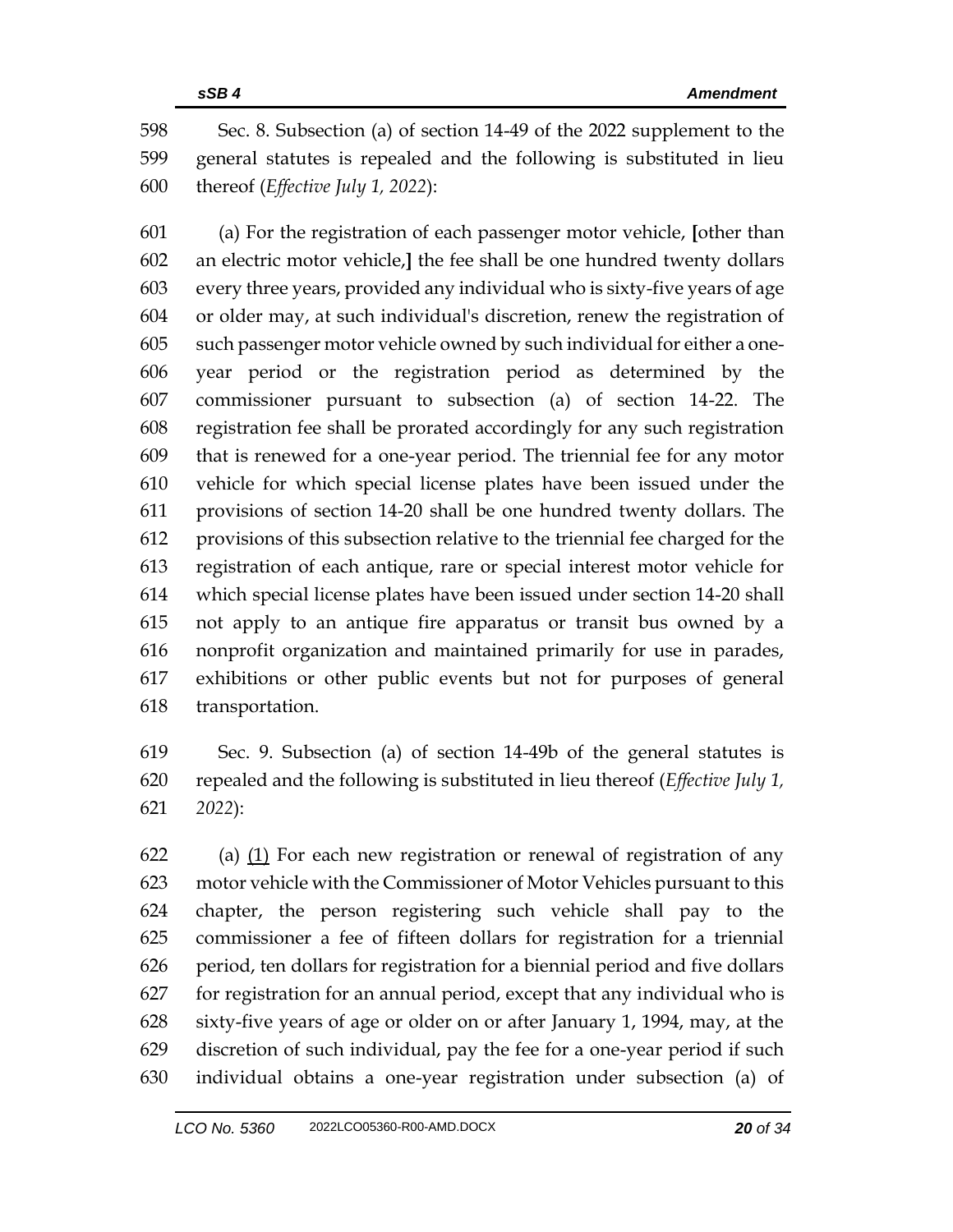section 14-49, as amended by this act. The provisions of this subsection shall not apply to any motor vehicle that is not self-propelled, that is electrically powered, or that is exempted from payment of a registration fee. This fee may be identified as the "federal Clean Air Act fee" on any registration form provided by the commissioner. Payments collected pursuant to the provisions of this **[**section**]** subsection shall be deposited 637 as follows:  $[(1)]$   $(A)$  Fifty-seven and one-half per cent of such payments collected shall be deposited into the Special Transportation Fund established pursuant to section 13b-68, and **[**(2)**]** (B) forty-two and one- half per cent of such payments collected shall be deposited into the General Fund. The fee required by this subsection is in addition to any other fees prescribed by any other provision of this title for the registration of a motor vehicle. No part of the federal Clean Air Act fee shall be subject to a refund under subsection (z) of section 14-49.

 (2) Not later than January 1, 2023, and annually thereafter, the Secretary of the Office of Policy and Management, in consultation with 647 the Commissioners of Energy and Environmental Protection, Transportation and Motor Vehicles, shall submit a report, in accordance with the provisions of section 11-4a, to the joint standing committees of the General Assembly having cognizance of matters relating to 651 appropriations and the budgets of state agencies, the environment and transportation indicating (A) the amount of payments collected pursuant to subdivision (1) of this subsection during the preceding fiscal year, and (B) all state funds expended during the preceding fiscal year associated with implementing the requirements of the federal Clean Air Act, improving air quality and reducing transportation sector greenhouse gas emissions.

 Sec. 10. Section 22a-201c of the 2022 supplement to the general statutes is repealed and the following is substituted in lieu thereof (*Effective July 1, 2022*):

 (a) For each registration of a new motor vehicle with the Commissioner of Motor Vehicles pursuant to chapter 246, the person registering such vehicle shall pay to the commissioner a fee of fifteen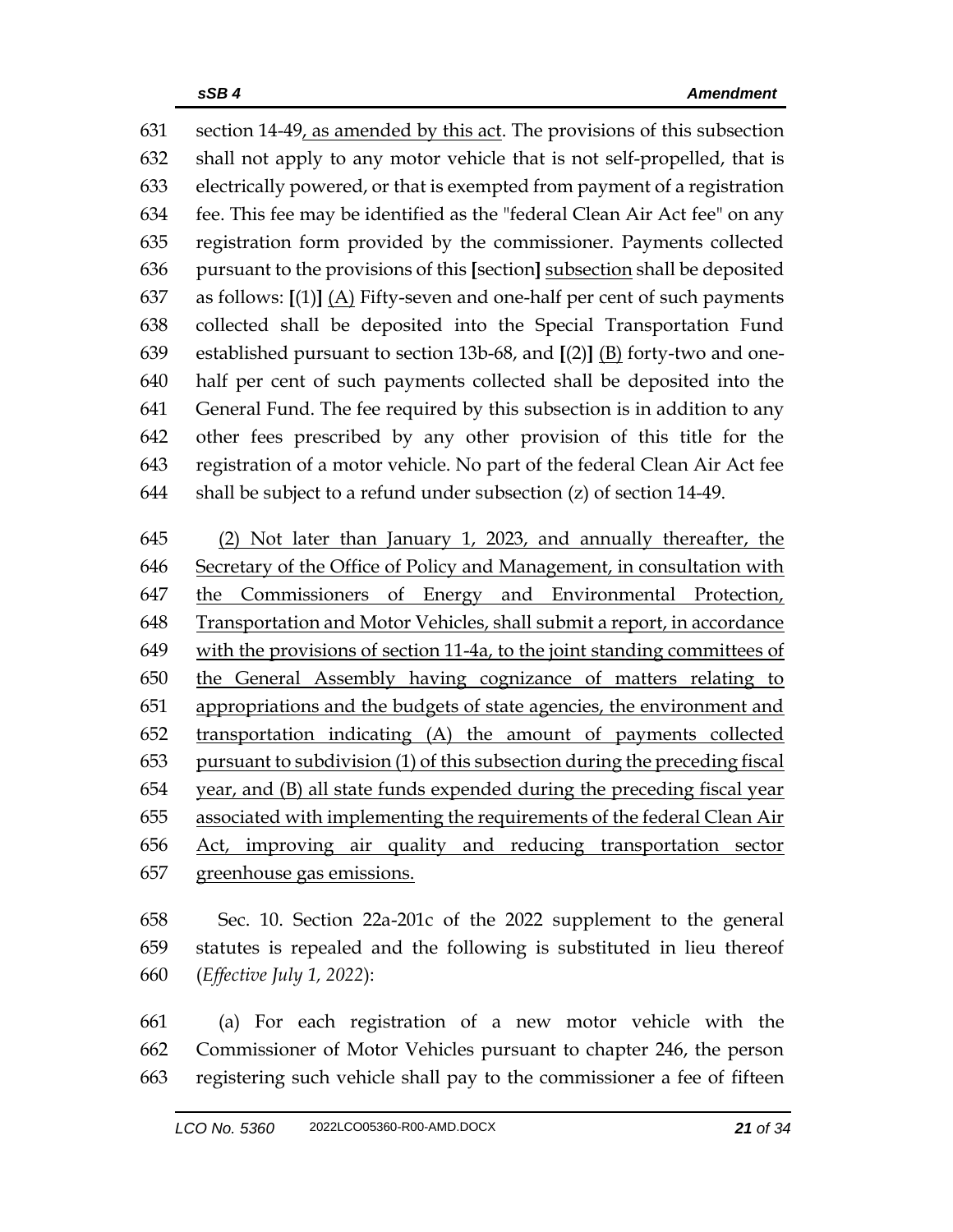dollars, in addition to any other fees required for registration, for the following registration types: Passenger, motor home, combination or antique.

 (b) For each new registration or renewal of registration of any motor vehicle, except a new motor vehicle, with the Commissioner of Motor Vehicles pursuant to chapter 246, the person registering such vehicle shall pay to the commissioner a fee of seven dollars and fifty cents for registration for a triennial period and five dollars for registration for a biennial period for the following registration types: Passenger, motor home, combination or antique. Any person who is sixty-five years of age or older and who obtains a one-year registration renewal for any motor vehicle under section 14-49, as amended by this act, for such registration type shall pay two dollars and fifty cents for the annual registration period.

 (c) The fee imposed by this **[**subsection**]** section may be identified as the "greenhouse gas reduction fee" on any registration form, or combined with the fee specified by subdivision (3) of subsection (k) of section 14-164c on any registration form. **[**The first three million dollars received from the payment of such fee**]** Payments collected pursuant to the provisions of this section shall be deposited into the Connecticut hydrogen and electric automobile purchase rebate program account, established pursuant to subsection **[**(c)**]** (i) of section 22a-202, as amended by this act. **[**Any revenue from such fee in excess of the first three million dollars in each fiscal year shall be deposited into the General Fund.**]** No part of the greenhouse gas reduction fee shall be subject to a refund under subsection (z) of section 14-49.

 Sec. 11. (NEW) (*Effective July 1, 2022*) The Commissioner of Transportation shall establish a matching grant program for the purpose of assisting municipalities to modernize existing traffic signal equipment and operations to make such equipment and operations capable of utilizing transit signal priority and responsive to congestion and to reduce idling. Applications shall be submitted annually to the commissioner at such times and in such manner as the commissioner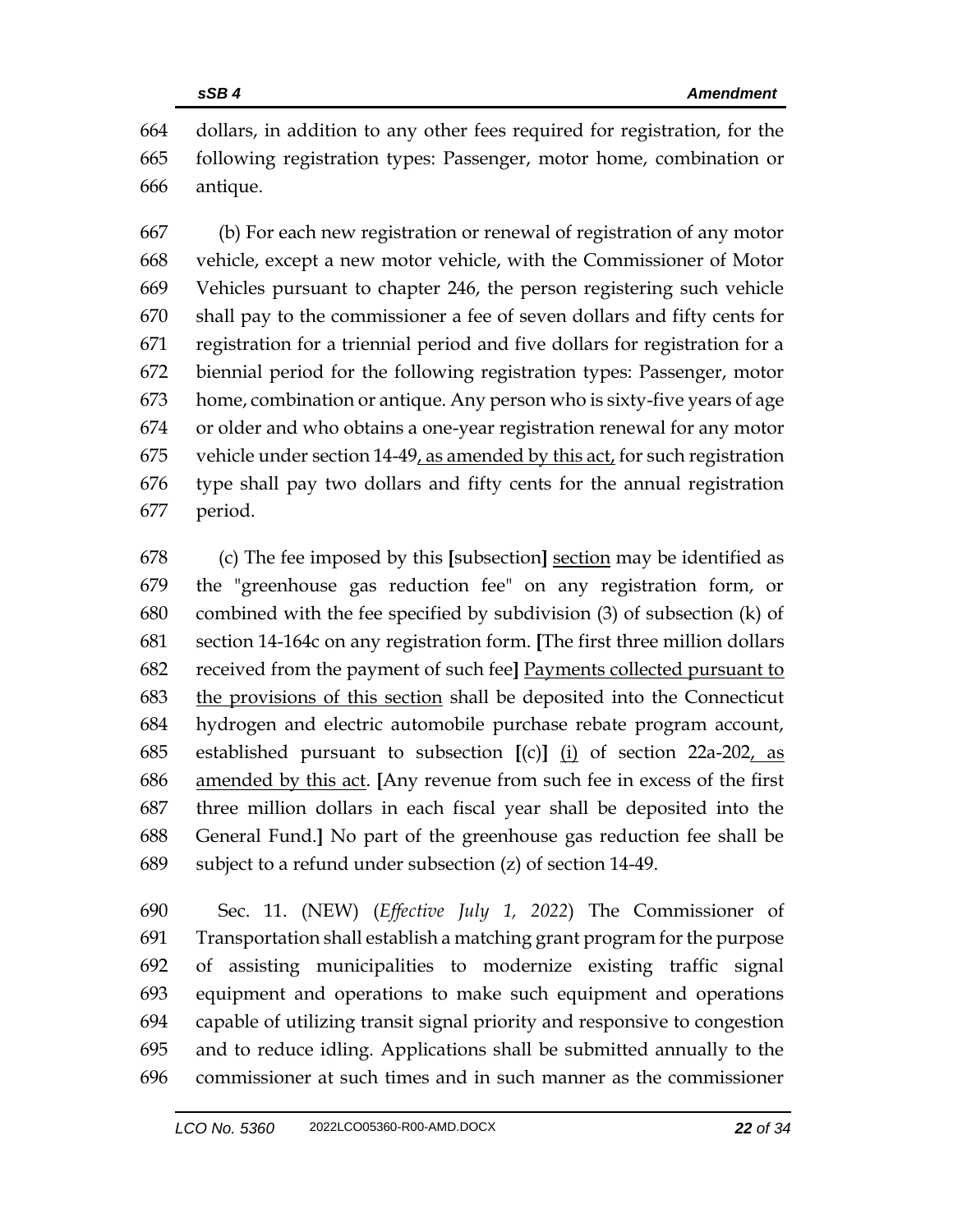prescribes. The commissioner shall develop the eligibility criteria for participation in the program and determine the amount a municipality shall be required to provide to match any such grant. The commissioner shall give preference to applications submitted by two or more municipalities and establish incentives for projects undertaken by two or more municipalities.

 Sec. 12. Subsection (a) of section 10-220 of the 2022 supplement to the general statutes is repealed and the following is substituted in lieu thereof (*Effective October 1, 2022*):

 (a) Each local or regional board of education shall maintain good public elementary and secondary schools, implement the educational interests of the state, as defined in section 10-4a, and provide such other educational activities as in its judgment will best serve the interests of the school district; provided any board of education may secure such opportunities in another school district in accordance with provisions of the general statutes and shall give all the children of the school district, including children receiving alternative education, as defined in section 10-74j, as nearly equal advantages as may be practicable; shall provide an appropriate learning environment for all its students which includes (1) adequate instructional books, supplies, materials, equipment, staffing, facilities and technology, (2) equitable allocation of resources among its schools, (3) proper maintenance of facilities, and (4) a safe school setting; shall, in accordance with the provisions of subsection (f) of this section, maintain records of allegations, investigations and reports that a child has been abused or neglected by a school employee, as defined in section 53a-65, employed by the local or regional board of education; shall have charge of the schools of its respective school district; shall make a continuing study of the need for school facilities and of a long-term school building program and from time to time make recommendations based on such study to the town; shall adopt and implement an indoor air quality program that provides for ongoing maintenance and facility reviews necessary for the maintenance and improvement of the indoor air quality of its facilities; shall adopt and implement a green cleaning program, pursuant to section 10-231g, that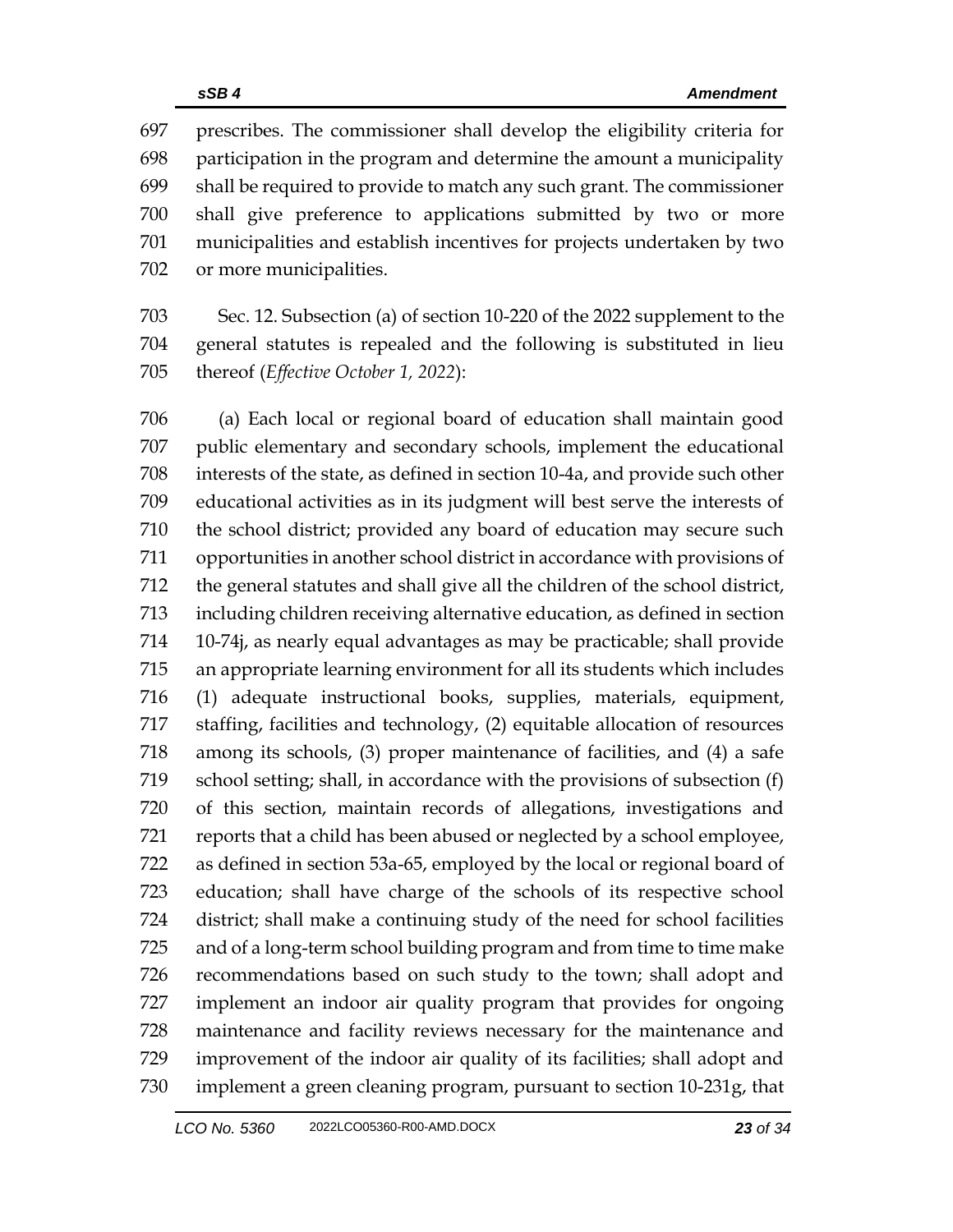provides for the procurement and use of environmentally preferable cleaning products in school buildings and facilities; on and after July 1, 2021, and every five years thereafter, shall report to the Commissioner of Administrative Services on the condition of its facilities and the action taken to implement its long-term school building program, indoor air quality program and green cleaning program, which report the Commissioner of Administrative Services shall use to prepare a report every five years that said commissioner shall submit in accordance with section 11-4a to the joint standing committee of the General Assembly having cognizance of matters relating to education; shall advise the Commissioner of Administrative Services of the relationship between any individual school building project pursuant to chapter 173 and such long-term school building program; shall have the care, maintenance and operation of buildings, lands, apparatus and other property used for school purposes and at all times shall insure all such buildings and all capital equipment contained therein against loss in an amount not less than eighty per cent of replacement cost; shall determine the number, age and qualifications of the pupils to be admitted into each school; shall develop and implement a written plan for minority educator recruitment for purposes of subdivision (3) of section 10-4a; shall employ and dismiss the teachers of the schools of such district subject to the provisions of sections 10-151 and 10-158a; shall designate the schools which shall be attended by the various children within the school district; shall make such provisions as will enable each child of school age residing in the district to attend some public day school for the period required by law and provide for the transportation of children wherever transportation is reasonable and desirable, and for 758 such purpose may make contracts covering periods of not more than  $(A)$  five years, or (B) ten years if such contract includes transportation provided by at least one zero-emission school bus, as defined in 42 USC  $16091(a)(8)$ , as amended from time to time; may provide alternative education, in accordance with the provisions of section 10-74j, or place in another suitable educational program a pupil enrolling in school who is nineteen years of age or older and cannot acquire a sufficient number of credits for graduation by age twenty-one; may arrange with the board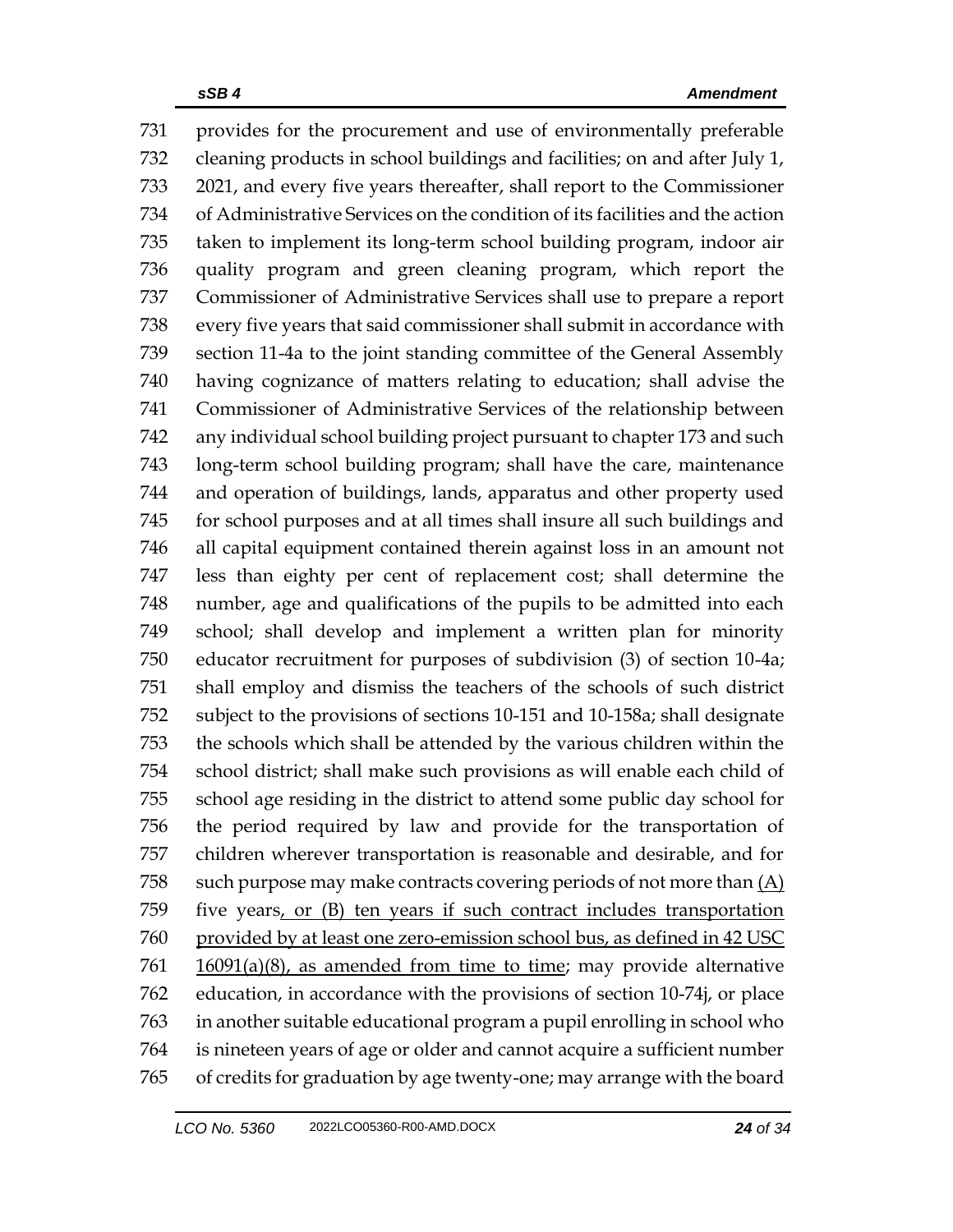of education of an adjacent town for the instruction therein of such children as can attend school in such adjacent town more conveniently; shall cause each child five years of age and over and under eighteen years of age who is not a high school graduate and is living in the school district to attend school in accordance with the provisions of section 10- 184, and shall perform all acts required of it by the town or necessary to carry into effect the powers and duties imposed by law.

 Sec. 13. (NEW) (*Effective July 1, 2022*) (a) As used in this section, (1) "zero-emission school bus" has the same meaning as provided in 42 USC 16091(a)(8), as amended from time to time, (2) "alternative fuel school bus" means a school bus that reduces emissions and is operated entirely or in part using liquefied natural gas, compressed natural gas, hydrogen, propane or biofuels, and (3) "environmental justice community" has the same meaning as provided in subsection (a) of section 22a-20a of the general statutes.

 (b) Except as provided in subsection (c) of this section, (1) on and after January 1, 2035, one hundred per cent of the school buses that provide transportation for all school districts in the state shall be zero-emission school buses or alternative fuel school buses, and (2) on and after January 1, 2040, one hundred per cent of the school buses that provide transportation for all school districts in the state shall be zero-emission school buses.

 (c) On and after January 1, 2030, one hundred per cent of the school buses that provide transportation for school districts entirely within an environmental justice community as of July 1, 2022, or in an area that encompasses at least one environmental justice community as of July 1, 2022, shall be zero-emission school buses.

 (d) The Commissioner of Energy and Environmental Protection shall establish and administer a grant program for the purpose of providing matching funds necessary for municipalities, school districts and school bus operators to submit federal grant applications in order to maximize federal funding for the purchase or lease of zero-emission school buses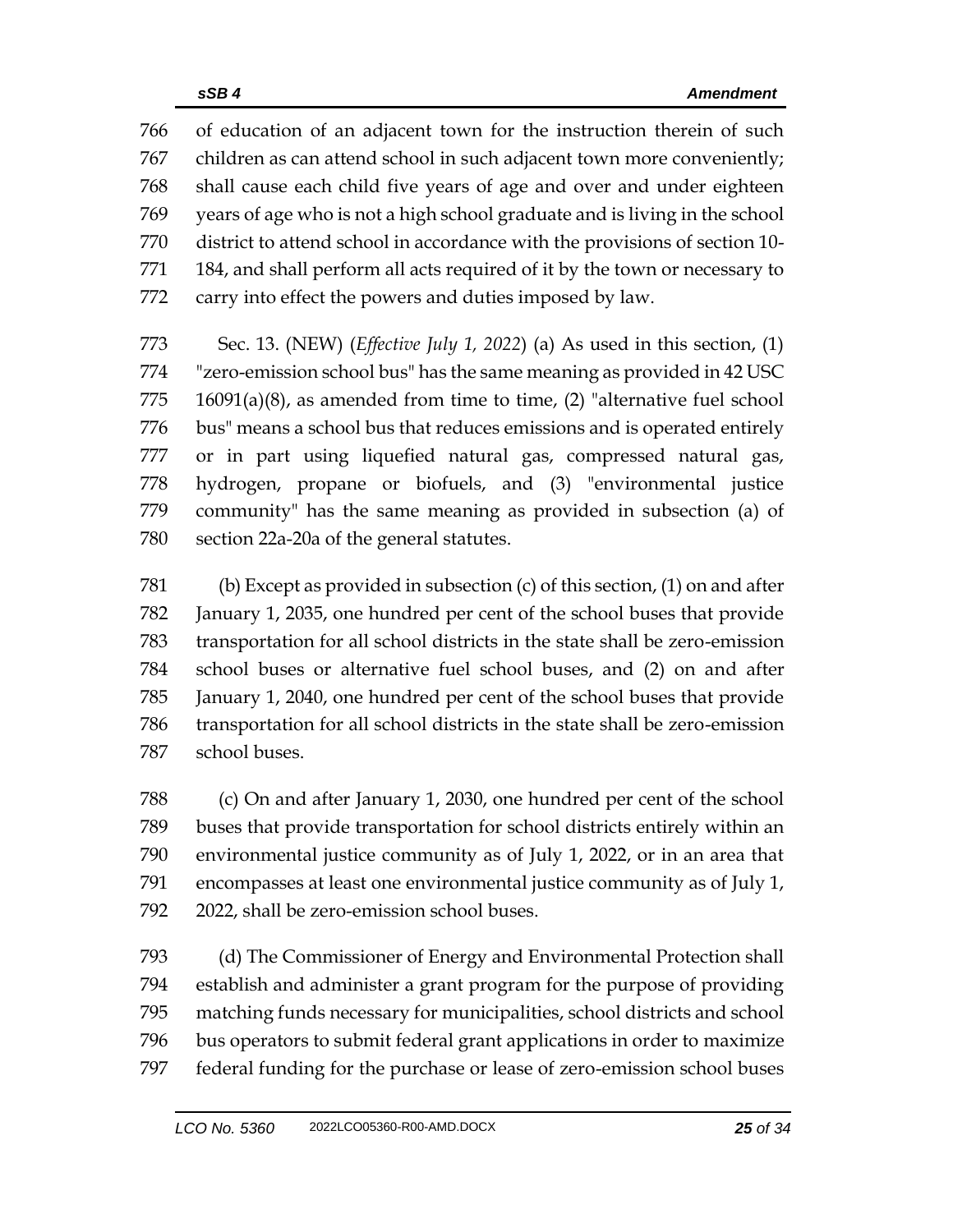and electric vehicle charging or fueling infrastructure. Applications for such grants shall be filed with the commissioner at such time and in such manner as the commissioner prescribes. The commissioner shall give preference to applications concerning the purchase or lease of a zero- emission school bus that will be operated primarily in an environmental justice community. The commissioner shall determine the amount a municipality, school district or school bus operator shall be required to provide to match such grant.

 (e) The Commissioner of Energy and Environmental Protection shall, within available funds and appropriations, provide administrative and technical assistance to municipalities, school districts and school bus operators that are transitioning to the use of zero-emission school buses, applying for federal grants for such buses and installing electric vehicle charging and fueling infrastructure.

 Sec. 14. (NEW) (*Effective October 1, 2022*) On and after January 1, 2023, the Commissioner of Energy and Environmental Protection, in consultation with the Commissioners of Motor Vehicles, Transportation and Education, may establish, within available funding, a voucher program to support the (1) deployment of any vehicle classified within Class 5 to Class 13, inclusive, by the Federal Highway Administration's vehicle category classification system, as amended from time to time, and any school bus classified within Class 3 to Class 8, inclusive, by said classification system, that is equipped with zero-emission technology, including, but not limited to, battery electric and fuel cell systems, and (2) installation of electric vehicle charging infrastructure. Applications for the voucher program shall be filed with the Commissioner of Energy and Environmental Protection at such time and in such manner as the commissioner prescribes. In awarding any such voucher, the Commissioner of Energy and Environmental Protection shall consider the amount of funding available and set aside forty per cent of such funding to be used toward maximizing air pollution reductions in environmental justice communities. Vouchers shall not be awarded for vehicle classes where there is no commercially available zero-emission technology.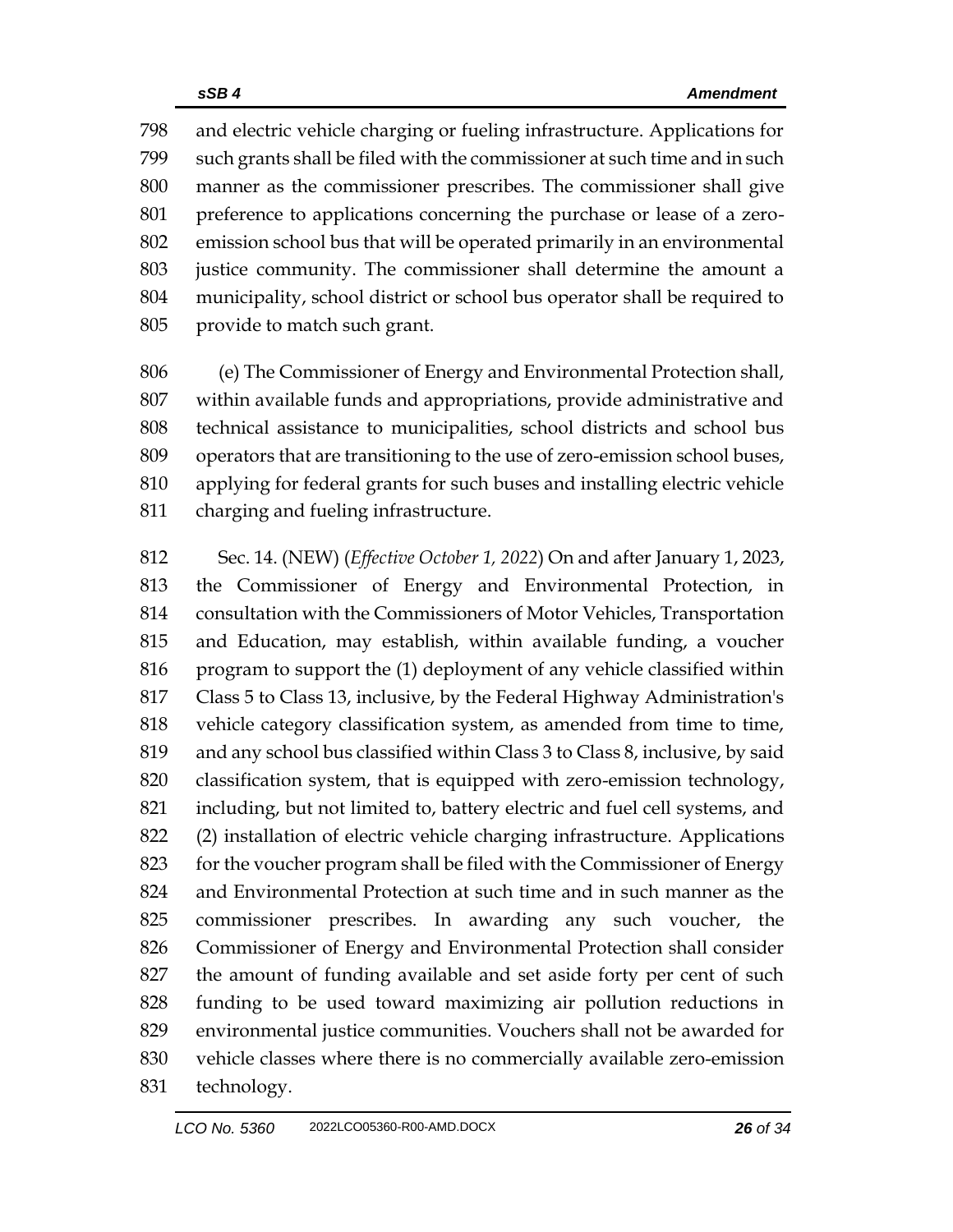Sec. 15. Section 22a-174g of the general statutes is repealed and the following is substituted in lieu thereof (*Effective July 1, 2022*):

 (a) On or before December 31, 2004, the Commissioner of Energy and Environmental Protection shall adopt regulations, in accordance with the provisions of chapter 54, to implement the light duty motor vehicle emission standards of the state of California, and shall amend such regulations from time to time, in accordance with changes in said standards. Such regulations shall be applicable to motor vehicles with a model year 2008 and later. Such regulations may incorporate by reference the California motor vehicle emission standards set forth in final regulations issued by the California Air Resources Board pursuant to Title 13 of the California Code of Regulations and promulgated under 844 the authority of Division 26 of the California Health and Safety Code, as may be amended from time to time. Nothing in this section shall limit the commissioner's authority to regulate motor vehicle emissions for any other class of vehicle.

 (b) As part of the state's implementation plan under the federal Clean Air Act, the Commissioner of Energy and Environmental Protection may establish a program to allow the sale, purchase and use of motor vehicles which comply with any regulations adopted by the commissioner which implement the California motor vehicles emissions standards for purposes of generating any emission reduction credits under said act. Nothing in this section shall prohibit the Commissioner of Energy and Environmental Protection from establishing a program to require the sale, purchase and use of motor vehicles which comply with any regulations adopted by the commissioner which implement the California motor vehicle emissions standards.

 (c) The Commissioner of Energy and Environmental Protection may adopt regulations, in accordance with the provisions of chapter 54, to implement the medium and heavy-duty motor vehicle standards of the state of California. If the commissioner adopts such regulations, the commissioner shall amend such regulations from time to time, in accordance with changes to such standards. Such regulations may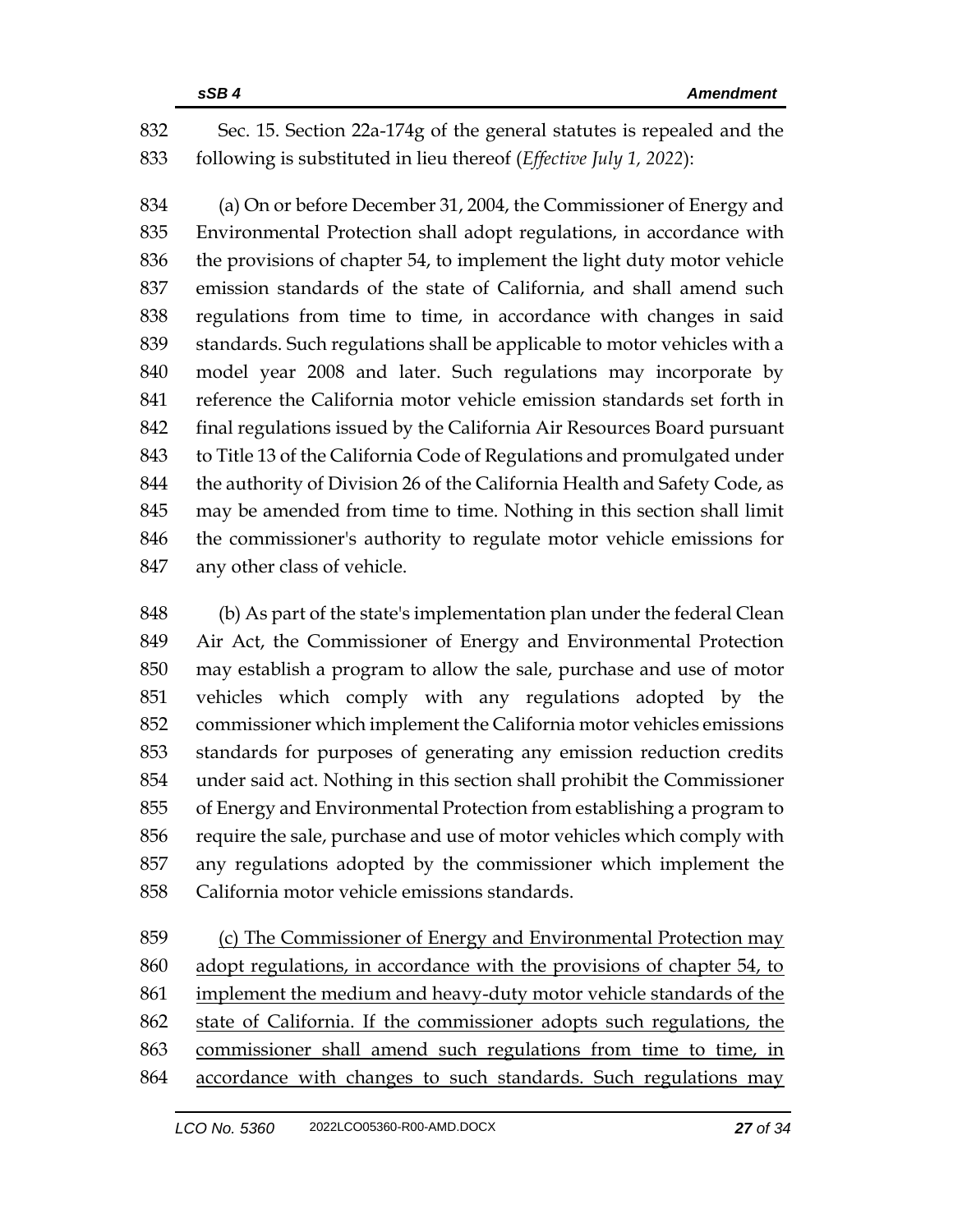| 865        | incorporate by reference the California motor vehicle standards                                                                               |  |  |  |
|------------|-----------------------------------------------------------------------------------------------------------------------------------------------|--|--|--|
| 866        | established in final regulations issued by the California Air Resources                                                                       |  |  |  |
| 867        | Board pursuant to Title 13 of the California Code of Regulations and                                                                          |  |  |  |
| 868        | promulgated under the authority of Division 26 of the California Health                                                                       |  |  |  |
| 869        | and Safety Code, as may be amended from time to time.                                                                                         |  |  |  |
| 870<br>871 | Sec. 16. Section 47-261b of the general statutes is repealed and the<br>following is substituted in lieu thereof (Effective October 1, 2022): |  |  |  |
| 872        | (a) At least ten days before adopting, amending or repealing any rule,                                                                        |  |  |  |
| 873        | the executive board shall give all unit owners notice of (1) The executive                                                                    |  |  |  |
| 874        | board's intention to adopt, amend or repeal a rule and shall include with                                                                     |  |  |  |
| 875        | such notice the text of the proposed rule or amendment, or the text of                                                                        |  |  |  |

- the rule proposed to be repealed; and (2) the date on which the executive board will act on the proposed rule, amendment or repeal after considering comments from unit owners.
- (b) Following adoption, amendment or repeal of a rule, the association shall give all unit owners notice of its action and include with such notice a copy of any new or amended rule.
- (c) Subject to the provisions of the declaration, an association may adopt rules to establish and enforce construction and design criteria and aesthetic standards. If an association adopts such rules, the association shall adopt procedures for enforcement of those rules and for approval of construction applications, including a reasonable time within which the association **[**must**]** shall act after an application is submitted and the consequences of its failure to act.
- (d) A rule regulating display of the flag of the United States **[**must**]** 890 shall be consistent with federal law. In addition, the association may not prohibit display, on a unit or on a limited common element adjoining a unit, of the flag of this state, or signs regarding candidates for public or association office or ballot questions, but the association may adopt rules governing the time, place, size, number and manner of those displays.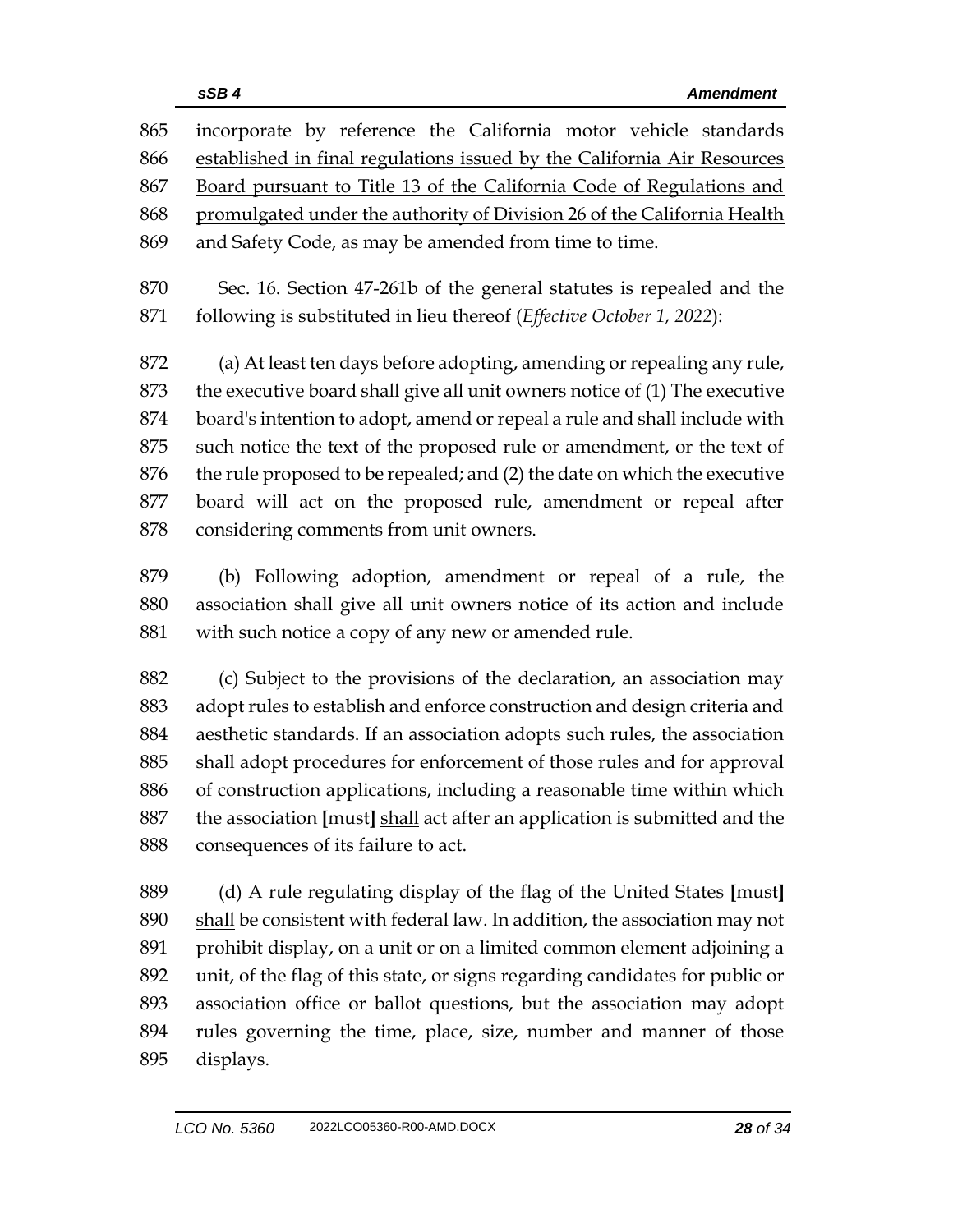|            | sSB4<br><b>Amendment</b>                                                                                                                |  |  |
|------------|-----------------------------------------------------------------------------------------------------------------------------------------|--|--|
| 896<br>897 | (e) Unit owners may peacefully assemble on the common elements to<br>consider matters related to the common interest community, but the |  |  |
| 898        | association may adopt rules governing the time, place and manner of                                                                     |  |  |
| 899        | those assemblies.                                                                                                                       |  |  |
| 900        | (f) An association may adopt rules that affect the use of or behavior                                                                   |  |  |
| 901        | in units that may be used for residential purposes, only to:                                                                            |  |  |
| 902        | (1) Implement a provision of the declaration;                                                                                           |  |  |
| 903        | (2) Regulate any behavior in or occupancy of a unit which violates the                                                                  |  |  |
| 904        | declaration or adversely affects the use and enjoyment of other units or                                                                |  |  |
| 905        | the common elements by other unit owners; or                                                                                            |  |  |
| 906        | (3) Restrict the leasing of residential units to the extent those rules are                                                             |  |  |
| 907        | reasonably designed to meet underwriting requirements of institutional                                                                  |  |  |
| 908        | lenders that regularly make loans secured by first mortgages on units in                                                                |  |  |
| 909        | common interest communities or regularly purchase those mortgages,                                                                      |  |  |
| 910        | provided no such restriction shall be enforceable unless notice thereof is                                                              |  |  |
| 911        | recorded on the land records of each town in which any part of the                                                                      |  |  |
| 912        | common interest community is located. Such notice shall be indexed by                                                                   |  |  |
| 913        | the town clerk in the grantor index of such land records in the name of                                                                 |  |  |
| 914        | the association.                                                                                                                        |  |  |
| 915        | (g) In the case of a common interest community that is not a                                                                            |  |  |
| 916        | condominium or a cooperative, an association may not adopt or enforce                                                                   |  |  |
| 917        | any rules that would have the effect of prohibiting any unit owner from                                                                 |  |  |
| 918        | installing a solar power generating system on the roof of such owner's                                                                  |  |  |
| 919        | unit, provided such roof is not shared with any other unit owner. An                                                                    |  |  |
| 920        | association may adopt rules governing (1) the size and manner of                                                                        |  |  |
| 921        | affixing, installing or removing a solar power generating system; (2) the                                                               |  |  |
| 922        | unit owner's responsibilities for periodic upkeep and maintenance of                                                                    |  |  |
| 923        | such solar power generating system; and (3) a prohibition on any unit                                                                   |  |  |
| 924        | owner installing a solar power generating system upon any common                                                                        |  |  |
| 925        | elements of the association.                                                                                                            |  |  |

**[**(g)**]** (h) An association's internal business operating procedures need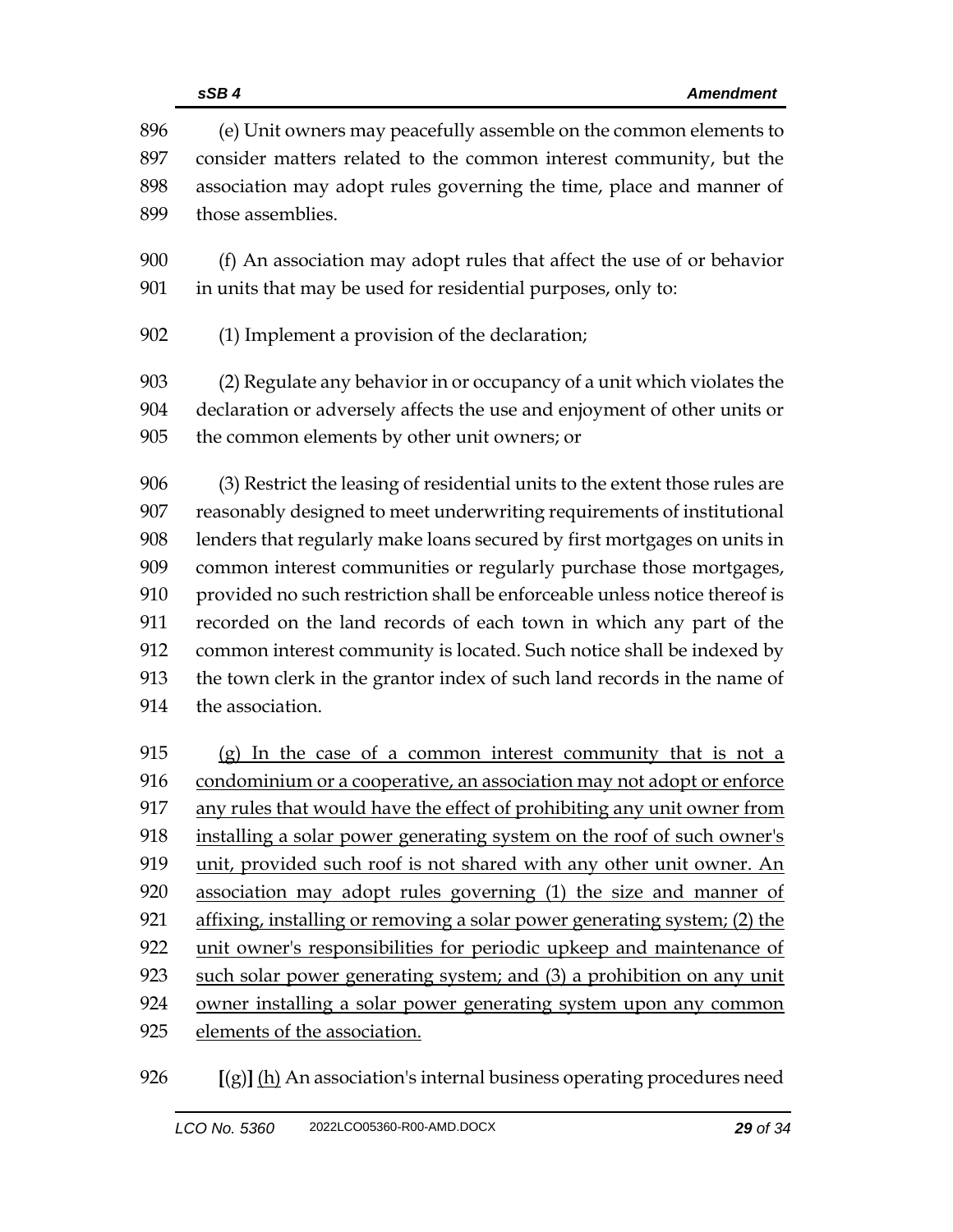| 927 | not be adopted as rules.                                                   |
|-----|----------------------------------------------------------------------------|
| 928 | $[(h)]$ (i) Each rule of the association [must] shall be reasonable.       |
| 929 | Sec. 17. Subsection (b) of section 10-291 of the 2022 supplement to the    |
| 930 | general statutes is repealed and the following is substituted in lieu      |
| 931 | thereof (Effective October 1, 2022):                                       |
| 932 | (b) The Department of Administrative Services shall not approve a          |
| 933 | school building project plan or site, as applicable, if:                   |
| 934 | (1) The site is in an area of moderate or high radon potential, as         |
| 935 | indicated in the Department of Energy and Environmental Protection's       |
| 936 | Radon Potential Map, or similar subsequent publications, except where      |
| 937 | the school building project plan incorporates construction techniques to   |
| 938 | mitigate radon levels in the air of the facility;                          |
| 939 | (2) The plans incorporate new roof construction or total replacement       |
| 940 | of an existing roof and do not provide for the following: (A) A minimum    |
| 941 | roof pitch that conforms with the requirements of the State Building       |
| 942 | Code, (B) a minimum twenty-year unlimited manufacturer's guarantee         |
| 943 | for water tightness covering material and workmanship on the entire        |
| 944 | roofing system, (C) the inclusion of vapor retarders, insulation, bitumen, |
| 945 | felts, membranes, flashings, metals, decks and any other feature           |
| 946 | required by the roof design, and (D) that all manufacturer's materials to  |
| 947 | be used in the roofing system are specified to meet the latest standards   |
| 948 | for individual components of the roofing systems of the American           |
| 949 | Society for Testing and Materials;                                         |
| 950 | (3) In the case of a major alteration, renovation or extension of a        |
| 951 | building to be used for public school purposes, the plans do not           |
| 952 | incorporate the guidelines set forth in the Sheet Metal and Air            |
| 953 | Conditioning Contractors National Association's publication entitled       |
| 954 | "Indoor Air Quality Guidelines for Occupied Buildings Under                |
| 955 | Construction" or similar subsequent publications;                          |
|     |                                                                            |

(4) In the case of a new construction, extension, renovation or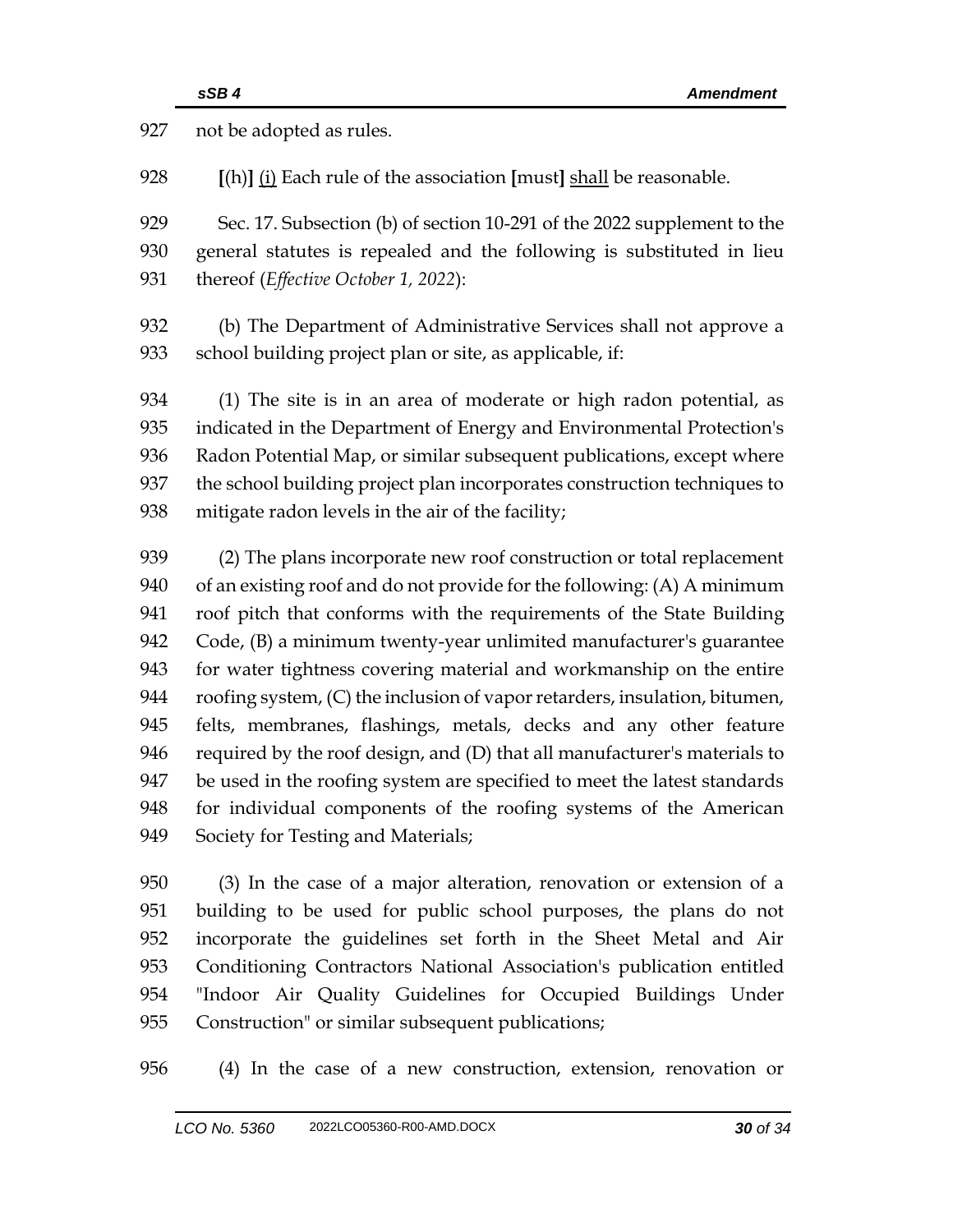replacement, the plans do not provide that the building maintenance staff responsible for such facility are trained in or are receiving training in, or that the applicant plans to provide training in, the appropriate areas of plant operations including, but not limited to, heating, ventilation and air conditioning systems pursuant to section 10-231e, with specific training relative to indoor air quality;

 (5) In the case of a project for new construction, extension, major alteration, renovation or replacement involving a school entrance for inclusion on any listing submitted to the General Assembly in accordance with section 10-283 on or after July 1, 2008, the plans do not provide for a security infrastructure for such entrance; **[**or**]**

 (6) In the case of a project for new construction, extension, major alteration, renovation or replacement on any listing submitted to the General Assembly in accordance with section 10-283 on or after July 1, 2022, the plans do not provide for the installation of at least one water bottle filling station (A) per one hundred students of the projected enrollment for the school building, (B) on each new floor or wing of the school building, and (C) in any food service area of the school building; or

 (7) In the case of a project for new construction of a school building 977 on any listing submitted to the General Assembly in accordance with section 10-283 on or after July 1, 2023, the plans do not provide for the installation of level two electric vehicle charging stations, as defined in section 5 of this act, in at least twenty per cent of the designated parking spaces for cars or light duty trucks at the school building.

 Sec. 18. Section 22a-200c of the general statutes is repealed and the following is substituted in lieu thereof (*Effective July 1, 2022*):

 (a) The Commissioner of Energy and Environmental Protection shall adopt regulations, in accordance with chapter 54, to implement the Regional Greenhouse Gas Initiative.

(b) The Department of Energy and Environmental Protection shall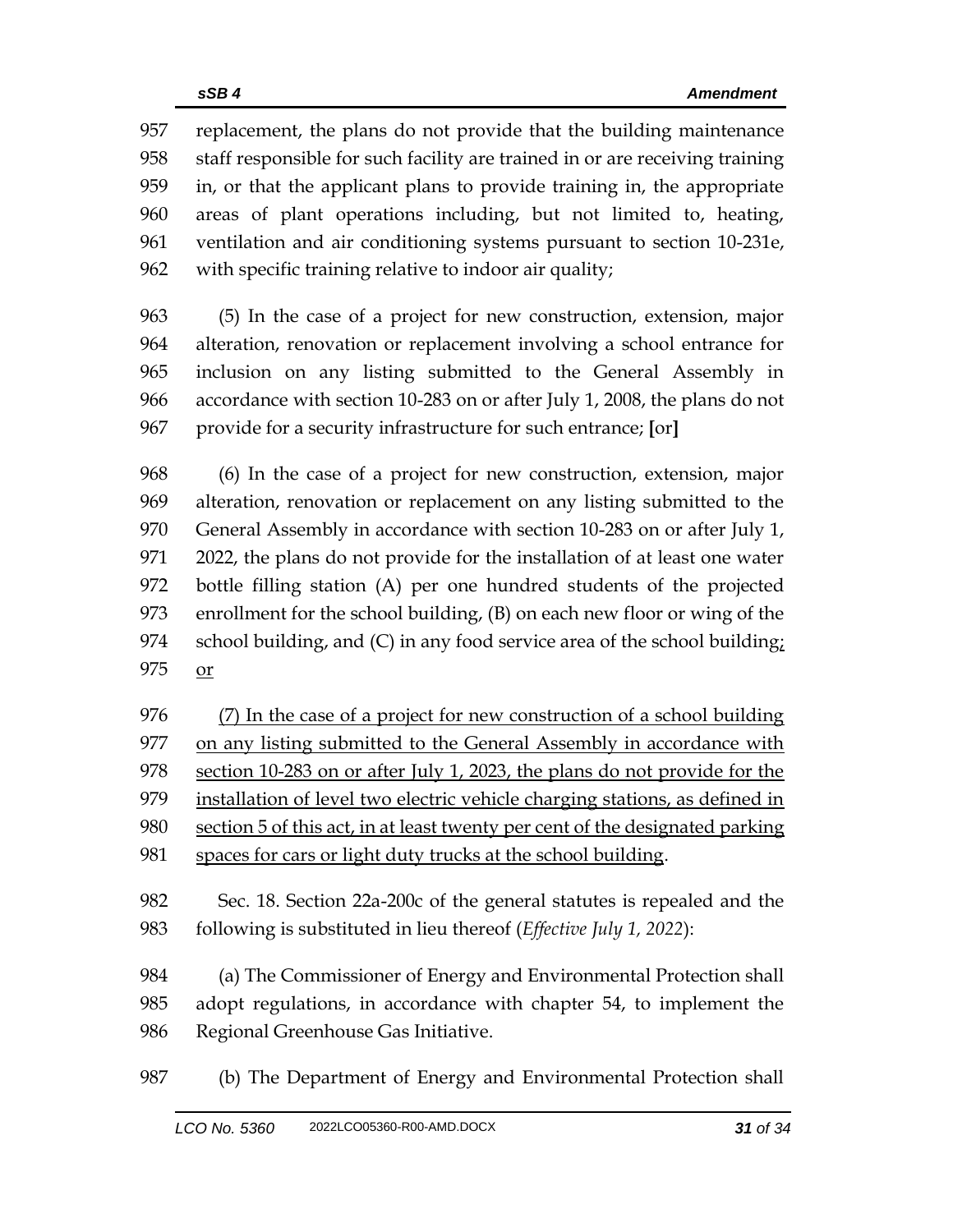auction all emissions allowances and invest the proceeds, which shall be deposited into a Regional Greenhouse Gas account established by the Comptroller as a separate, nonlapsing account within the General Fund, on behalf of electric ratepayers in energy conservation, load management, **[**and**]** Class I renewable energy programs and programs 993 that reduce transportation sector greenhouse gas emissions. In making such investments, the Commissioner of Energy and Environmental Protection shall consider strategies that maximize cost effective reductions in greenhouse gas emission. Allowances shall be auctioned under the oversight of the Department of Energy and Environmental Protection by a contractor or trustee on behalf of the electric ratepayers. **[**On or before July 1, 2015, notwithstanding subparagraph (C) of subdivision (5) of subsection (f) of section 22a-174-31 of the regulations of Connecticut state agencies, the commissioner may allocate to the Connecticut Green Bank any portion of auction proceeds in excess of the amounts budgeted by electric distribution companies in the plan submitted to the department on November 1, 2012, in accordance with section 16-245m, to support energy efficiency programs, provided any such excess proceeds may be calculated and allocated on a pro rata basis at the conclusion of any auction.**]**

 (c) The regulations adopted pursuant to subsection (a) of this section may include provisions to cover the reasonable administrative costs associated with the implementation of the Regional Greenhouse Gas Initiative in Connecticut and to fund the assessment, **[**and**]** planning and 1012 implementation of measures to reduce emissions, mitigate the impacts of climate change and to cover the reasonable administrative costs of state agencies associated with the adoption of regulations, plans and policies in accordance with section 22a-200a. Such costs shall not exceed seven and one-half per cent of the total projected allowance value. Such regulations may also set aside a portion of the allowances to support the voluntary renewable energy provisions of the Regional Greenhouse Gas Initiative model rule and combined heat and power.

 (d) Any allowances or allowance value allocated to the energy conservation load management program on behalf of electric ratepayers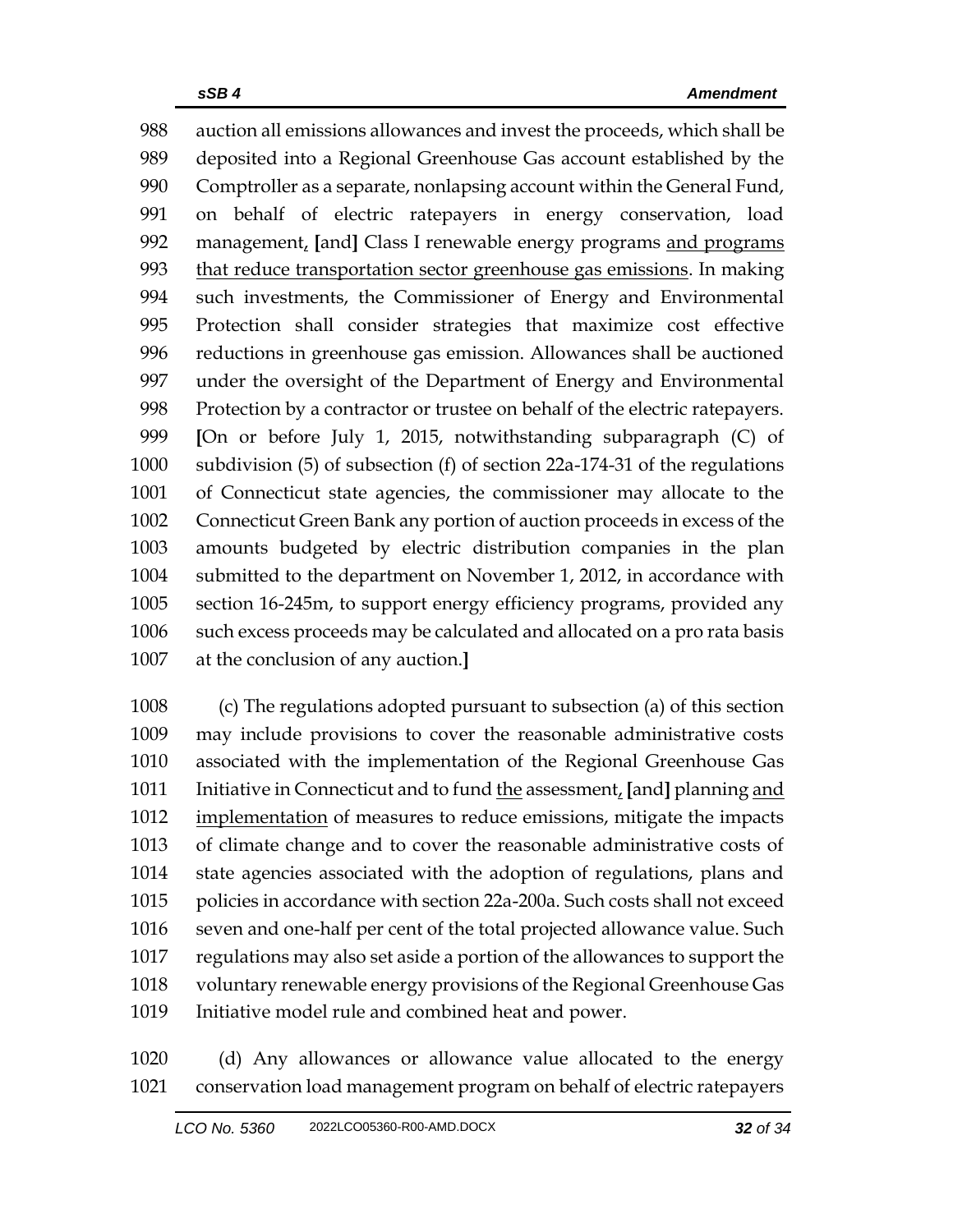shall be incorporated into the planning and procurement process in sections 16a-3a and 16a-3b.

 (e) Beginning with the first auction occurring on or after January 1, **[**2017**]** 2023, and notwithstanding the provisions of subsection (a) of this section and subdivision (6) of subsection (f) of section 22a-174-31 of the regulations of Connecticut state agencies, auction proceeds **[**totaling three million three hundred thousand dollars shall be diverted to the General Fund in the fiscal year ending June 30, 2017, provided all proceeds in excess of said amount in the auction or auctions where such diversion occurs, and all proceeds in all subsequent auctions, shall be**]** annually calculated and allocated in accordance with subdivision (6) of subsection (f) of section 22a-174-31 of the regulations of Connecticut state agencies to the Connecticut Green Bank may be utilized by the Connecticut Green Bank, in consultation with the Department of Energy and Environmental Protection, for clean energy resources that do not emit greenhouse gas emissions, provided that any proceeds calculated and allocated to the Connecticut Green Bank in excess of five million two hundred thousand dollars in any fiscal year shall be diverted for the fiscal year ending June 30, 2024, and each fiscal year thereafter, to the Connecticut hydrogen and electric automobile purchase rebate program account established pursuant to subsection (i) of section 22a-202, as amended by this act. For the purposes of this subsection, "clean energy" has the same meaning as provided in section 16-245n.

 Sec. 19. Subsection (f) of section 14-49 of the 2022 supplement to the general statutes is repealed. (*Effective July 1, 2022*)"

| This act shall take effect as follows and shall amend the following<br>sections: |                 |             |
|----------------------------------------------------------------------------------|-----------------|-------------|
| Section 1                                                                        | October 1, 2022 | $4a-67d$    |
| Sec. 2                                                                           | October 1, 2022 | New section |
| Sec. 3                                                                           | October 1, 2022 | New section |
| Sec. 4                                                                           | October 1, 2022 | New section |
| Sec. 5                                                                           | October 1, 2022 | New section |